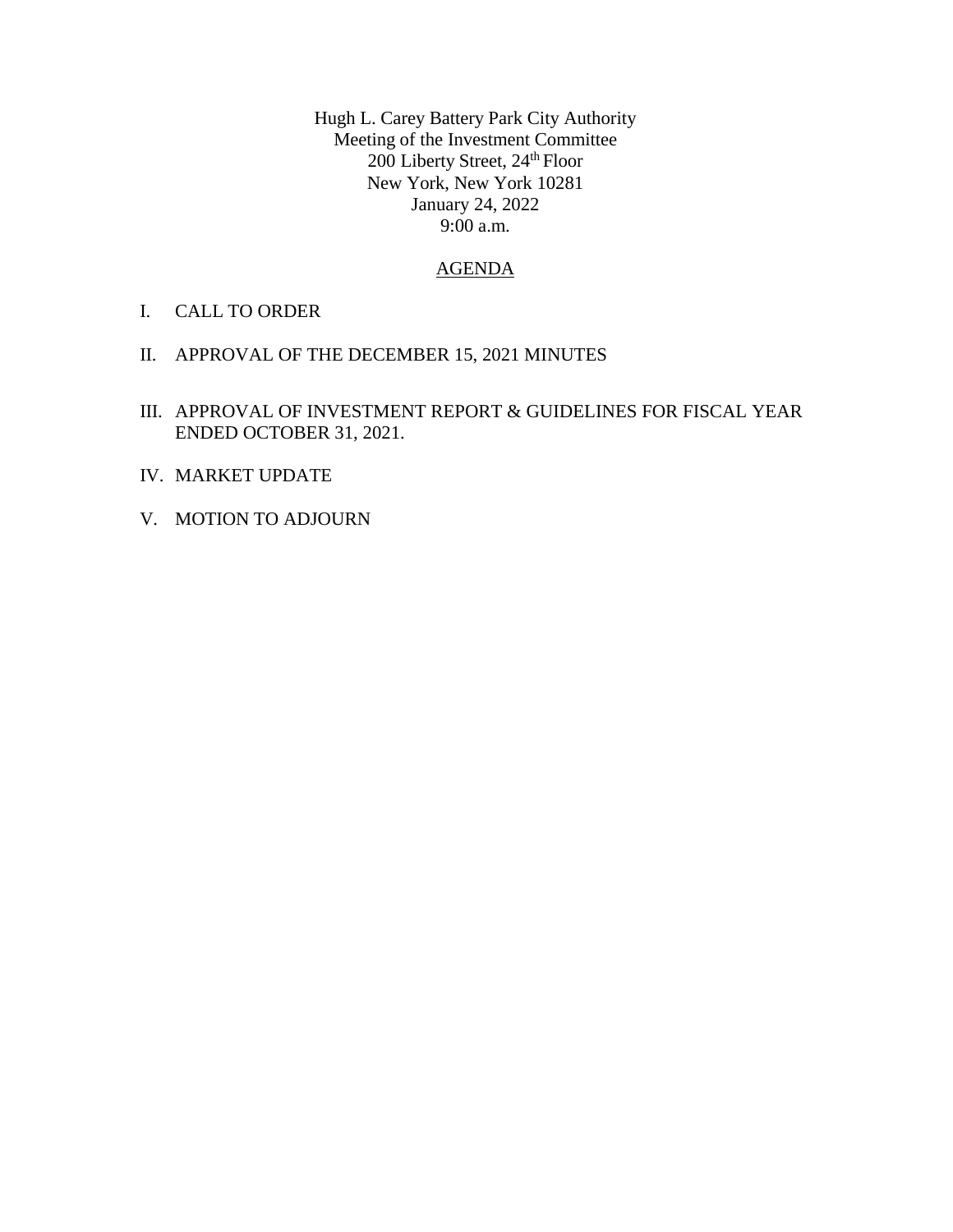## **BOARD RESOLUTION**

# **APPROVAL OF THE INVESTMENT GUIDELINES & REPORT FOR THE FISCAL YEAR ENDED OCTOBER 31, 2021**

BE IT RESOLVED, that the Investment Guidelines & Report of the Hugh L. Carey Battery Park City Authority (the "Authority") for the fiscal year ended October 31, 2021 is substantially in the form presented to this meeting, be, and hereby is approved; and be it further

RESOLVED, that the Chief Financial Officer & Treasurer of the Authority be, and hereby is, directed to file said Investment Guidelines & Report with the: (1) NYS Division of the Budget: (2) NYS Department of Audit and Control; the Chairman and ranking Minority Members of the (3) New York State Senate Finance Committee; and (4) New York State Assembly Ways and Means Committee, as required by Section 2925 of the Public Authorities Law, Public Authorities Accountability Act of 2005 and the New York State Comptroller's Regulation 2 NYCRR (Part 203); and be it further

RESOLVED, that Investment Guidelines & Report be posted on the NY State Public Authorities Reporting System (PARIS) and the Authority's website; and be it further RESOLVED, that the Assistant Corporate Secretary of the Authority be, and hereby is, directed to file said Investment Guidelines & Report with the minutes of this meeting; and be it further

RESOLVED, that any and all actions taken by any officer of the Authority in connection with the preparation of such policies and procedures are hereby ratified, confirmed and approved.

\* \* \*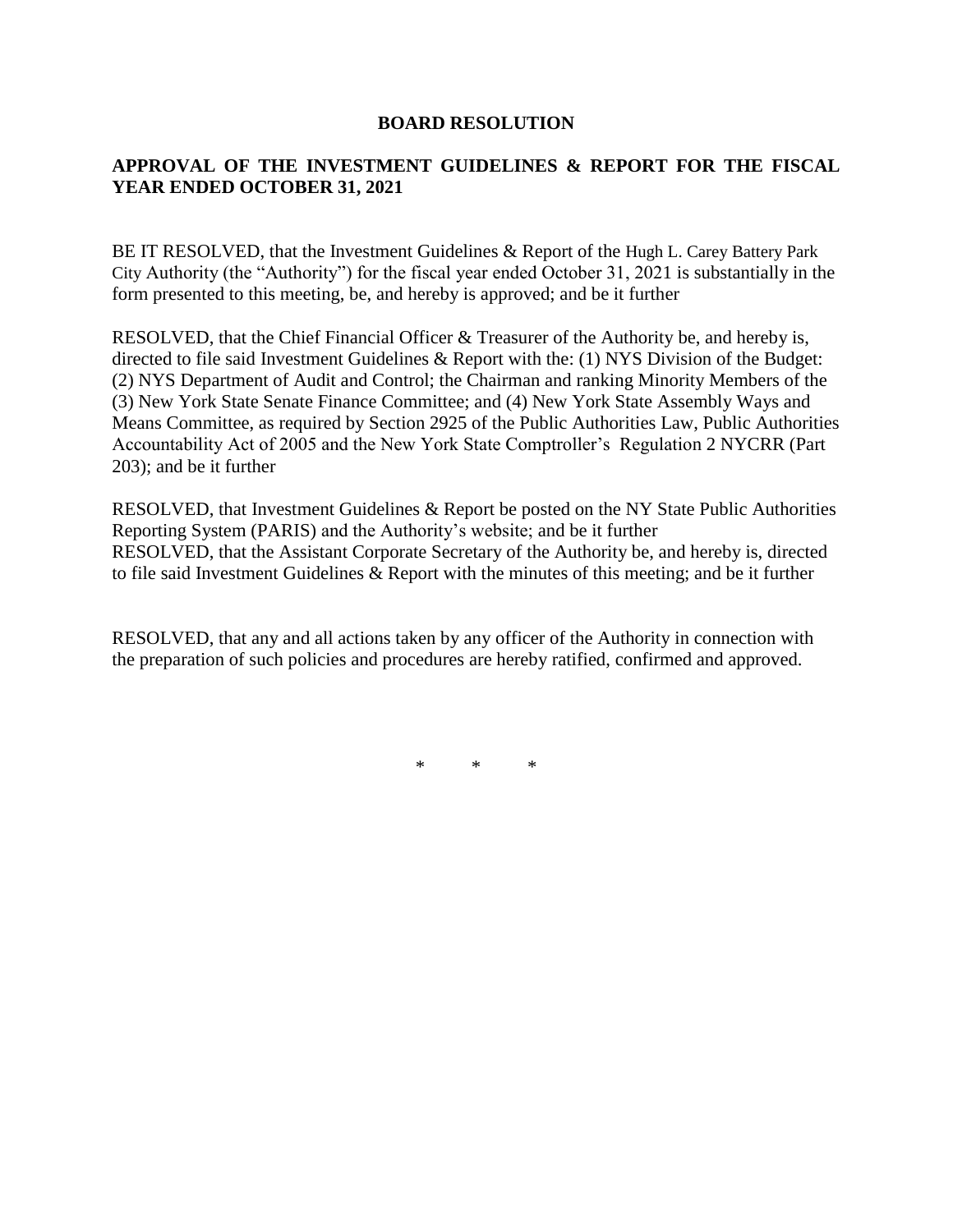

# **INVESTMENT GUIDELINES & REPORT**

# **FISCAL YEAR ENDED**

**OCTOBER 31, 2021**

**January 2022**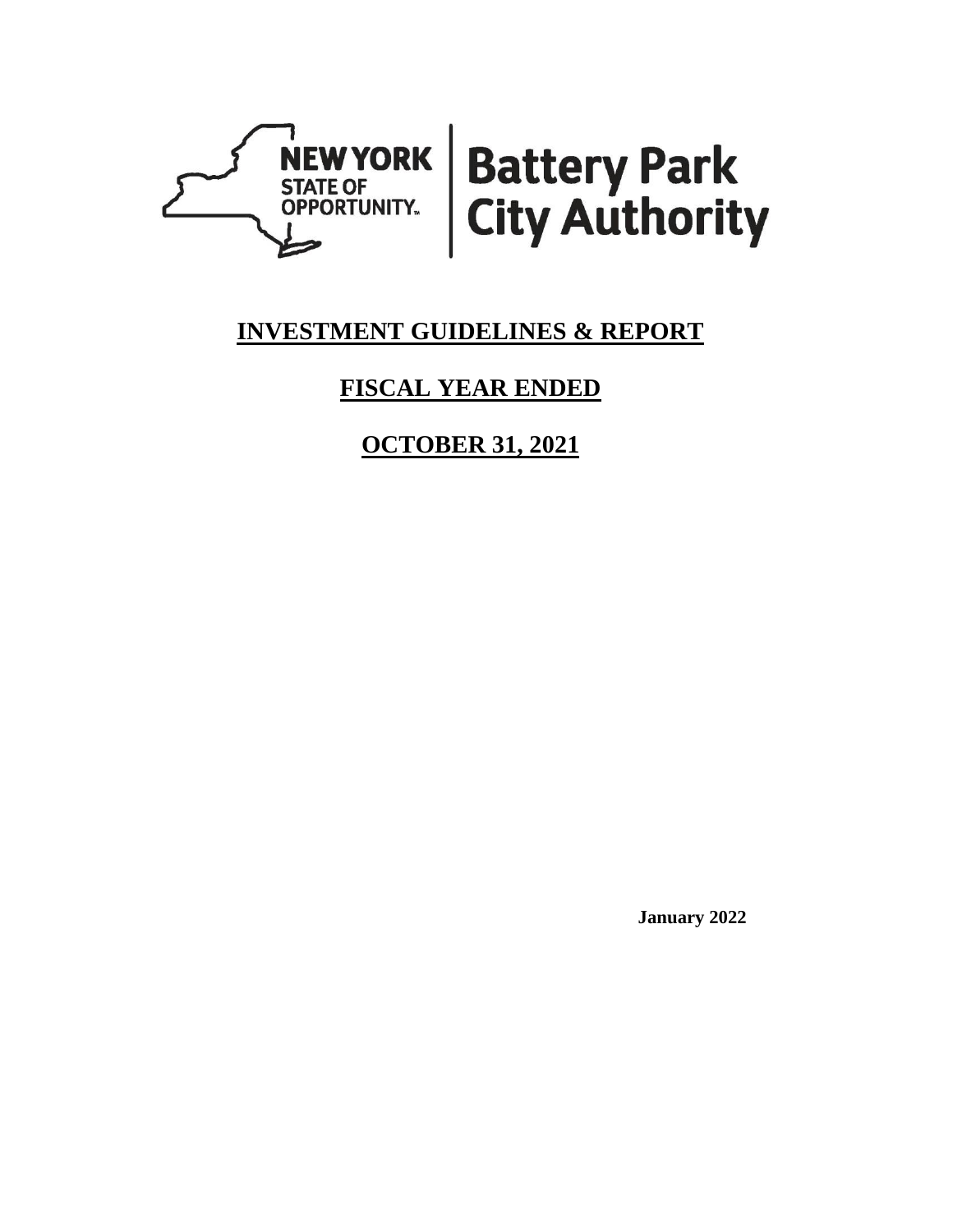# **TABLE OF CONTENTS**

| <b>APPENDIX A:</b> | OPERATING CONTROLS                                                  |  |
|--------------------|---------------------------------------------------------------------|--|
| <b>APPENDIX B:</b> | INVESTMENT REPORT, FISCAL YEAR ENDED OCTOBER 31, 2021               |  |
| <b>APPENDIX C:</b> | BPCA FY2021 YEAR IN REVIEW 2021                                     |  |
| <b>APPENDIX D:</b> | REVIEW OF INVESTMENT PERFORMANCE, QUARTER ENDED OCTOBER<br>31, 2021 |  |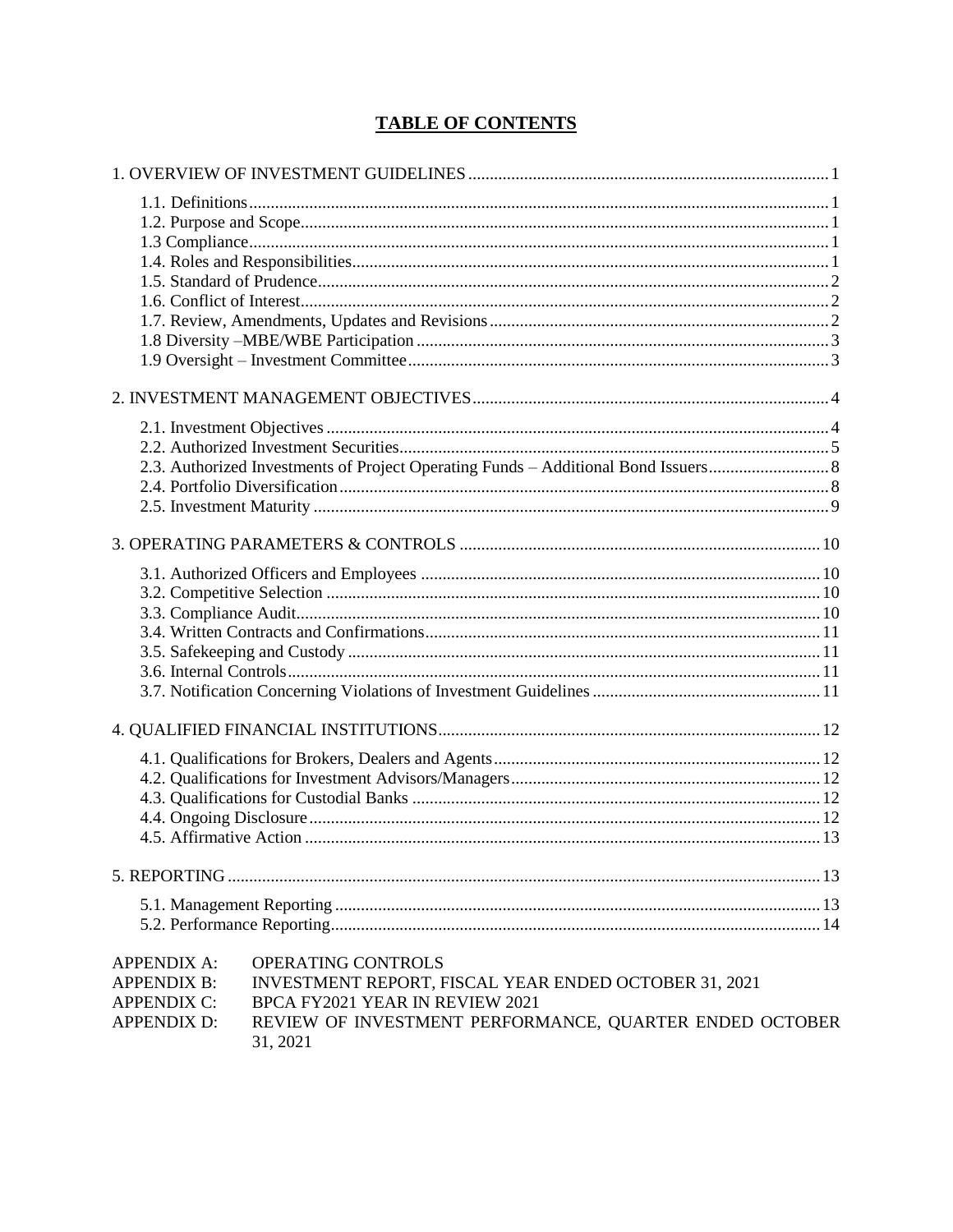# <span id="page-4-0"></span>**1. OVERVIEW OF INVESTMENT GUIDELINES**

## <span id="page-4-1"></span>**1.1. Definitions**

"Authority" means the Battery Park City Authority, a corporate municipal instrumentality of the State of New York, established pursuant to the Act.

"Act" shall mean the Battery Park City Authority Act, Title 12 of Article 8 of the Public Authorities Law, constituting Chapter 43-a of the Consolidated Laws of the State of New York, as added by Chapter 343 of the Laws of 1968, as amended.

"Board" means the Members of the Battery Park City Authority Board of Directors.

"Investment Funds" means monies and financial resources available for investment by the Authority.

"Investment Securities" means any or all investment obligations.

"Rating Agencies" means Standard & Poor's Corporation, Moody's Investor Service, and Fitch Ratings.

"State" means the State of New York.

#### <span id="page-4-2"></span>**1.2. Purpose and Scope**

The purpose of these guidelines ("Guidelines" or "Investment Guidelines") is to establish the parameters, responsibilities, and controls for the investment and management of Investment Funds. These Guidelines have been adopted by, and can be changed only by, the Board.

These Guidelines will govern the investment and reinvestment of Investment Funds and the sale and liquidation of Investment Securities, as well as the monitoring, maintenance, accounting, reporting, and internal controls by and of the Authority with respect to such investment and reinvestment of Investment Funds and sale and liquidation of Investment Securities.

The guidance set forth herein is to be strictly followed by all those responsible for any aspect of the management or administration of Investment Funds.

## <span id="page-4-3"></span>**1.3 Compliance**

Section 2925 (6) of the State Public Authorities Law requires the Authority to annually prepare and approve an investment report which describes the Authority's Investment Guidelines and any amendments to the Guidelines, investment policies and procedures, the results of the annual independent audit, the Authority's investment income and a list of the fees associated with those investments, as well as commissions or other charges paid to each investment banker, broker, agent, dealer and advisor. Such report is attached hereto as **Appendix B: Investment Report FYE October 31, 2021**.

## <span id="page-4-4"></span>**1.4. Roles and Responsibilities**

It shall be the responsibility of the Chief Financial Officer to ensure that all investments and investment practices meet or exceed all statutes and guidelines governing the investment of public funds in New York and the guidelines established by the State Comptroller's Office and the Governmental Accounting Standards Board (GASB). The Deputy Treasurer, acting on behalf of the Board as custodian of the Investment Policy, is responsible for ensuring that all aspects of the investment management program are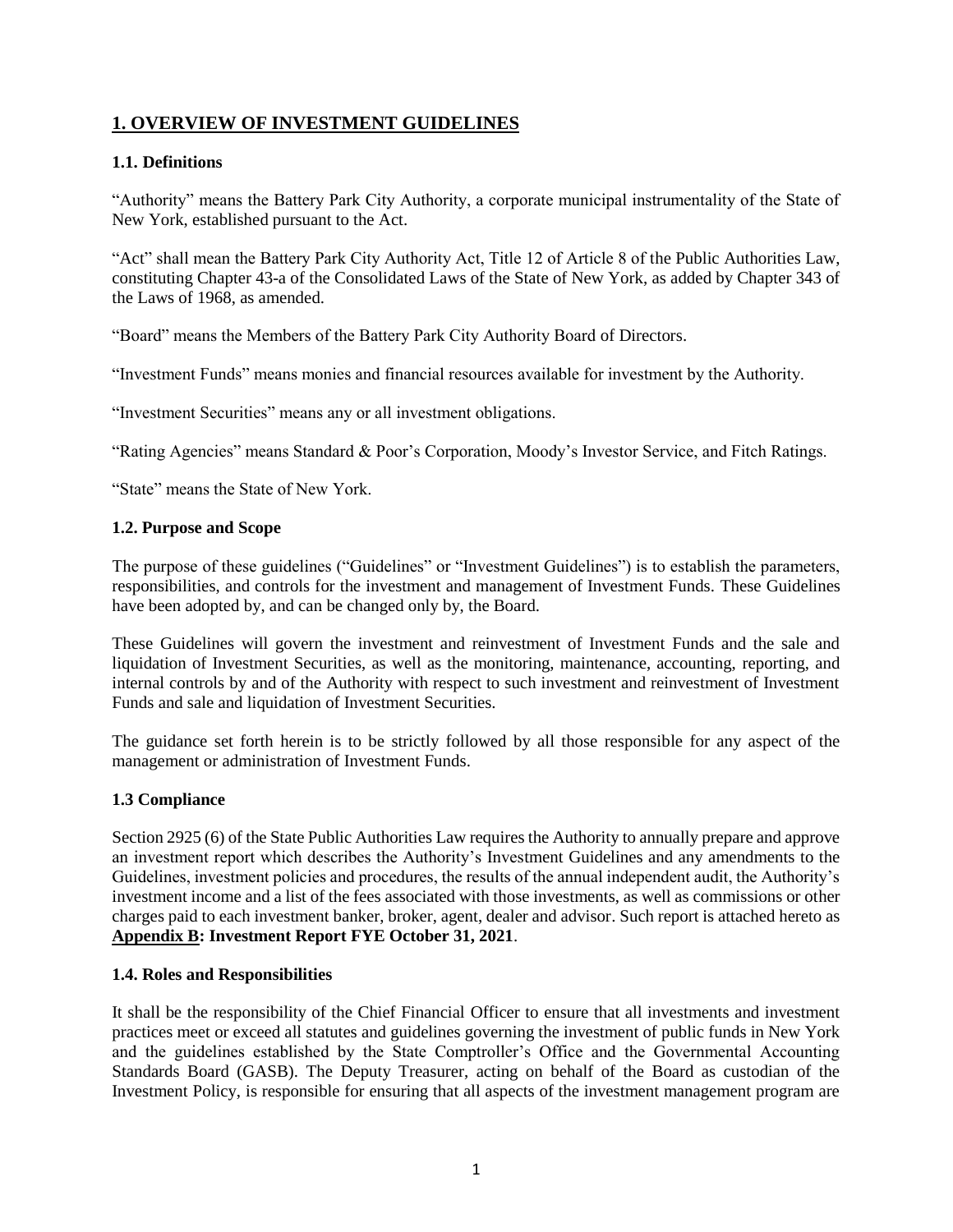executed in a manner consistent with the Guidelines. A description of operating controls is attached as Appendix A to these Guidelines.

An investment committee ("Investment Committee") will be appointed by the Board to develop and execute investment strategy for the Authority's Investment Funds. If the Board is not fully constituted, the entire Board may meet in lieu of the Investment Committee. The Investment Committee may consult with a qualified investment advisor/manager while fulfilling its responsibilities.

The Authority's external auditor will conduct an annual audit of the investment management activity to ensure compliance with the Investment Guidelines by Treasury and the external investment manager, if any. The findings of the audit shall be formally documented and submitted annually to the Chief Financial Officer and the Board.

## <span id="page-5-0"></span>**1.5. Standard of Prudence**

The standard of prudence to be applied to the investment of the Authority's Investment Funds shall be the "Prudent Person Rule" that states:

*"Investments shall be made with the judgment and care, under circumstances then prevailing, which persons of prudence, discretion and intelligence exercise in the management of their own affairs, not for speculation, but for investment, considering the probable safety of their capital as well as the probable income to be derived."*

Authorized Authority officials and employees involved in the investment process who (i) act in accordance with the laws of the State, these Guidelines, and any other written procedures pertaining to the administration and management of the Investment Funds, and (ii) exercise the proper due diligence, shall be relieved of personal responsibility for an individual security's credit risk or market price changes, provided that any negative deviations are reported in a timely fashion to the Chief Financial Officer or another authorized official and that reasonable and prudent action is taken to control and prevent any further adverse developments.

#### <span id="page-5-1"></span>**1.6. Conflict of Interest**

Authority Officers and employees involved in the investment process ("Investment Officials") shall refrain from personal business activity that could conflict with the proper execution and management of the investment program, or that could impair their ability to make impartial decisions. Investment Officials shall not:

- 1. accept any money, loan, gift, favor, service, or business or professional opportunity that could influence them in the performance of their official duties;
- 2. accept any business or professional opportunity when they know there is a reasonable likelihood that the opportunity is being afforded to influence them in the performance of their official duties;
- 3. enter any personal investment transactions with the same individual with whom business is conducted on behalf of the Authority; or,
- 4. disclose or use confidential information that is not generally available to the public for their own or another person's financial benefit.

#### <span id="page-5-2"></span>**1.7. Review, Amendments, Updates and Revisions**

The Deputy Treasurer and the Chief Financial Officer will review the Guidelines on an annual basis, or as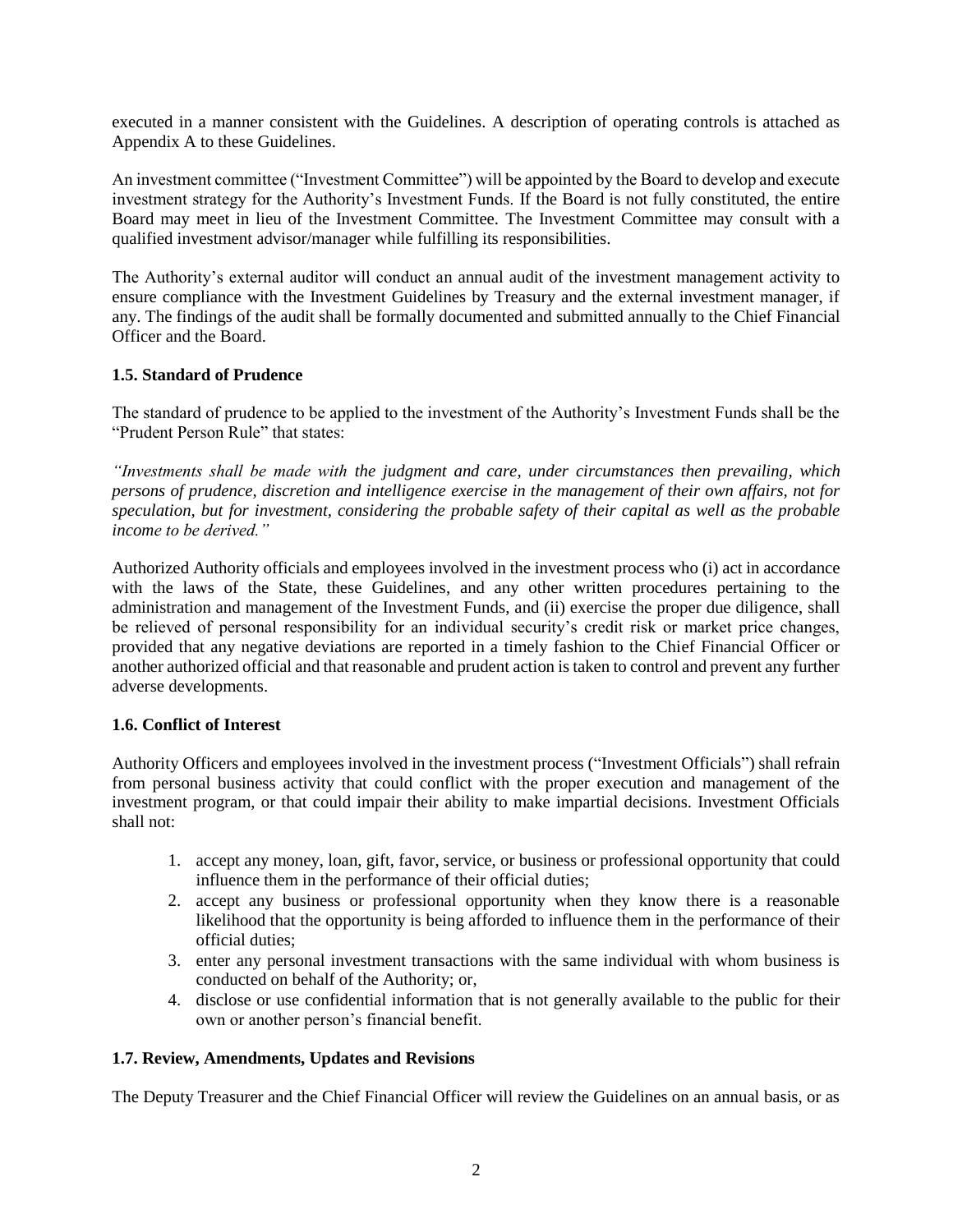required, to ensure continued effectiveness of the Investment Guidelines. The Guidelines shall be submitted to the Board annually for review and approval. Modifications to the Investment Guidelines may be required as business needs and requirements change. Any amendments must be reviewed and approved by the Chief Financial Officer and submitted to the Board for final approval. After any modifications to the Investment Guidelines, revised Guidelines must be distributed to Authority personnel on the approved distribution list as well as any external investment advisor/manager and financial institutions.

## <span id="page-6-0"></span>**1.8 Diversity – MBE/WBE Participation**

It is the Authority's standard practice to reach out to MBE/WBE brokers/dealers to provide them opportunities to trade for Investment Securities. The Authority required that thirty percentage (30%) of annual costs under the 2020 service agreement for investment advisory services be allocated to a certified MBE/WBE firm.

## <span id="page-6-1"></span>**1.9 Oversight – Investment Committee**

An Investment Committee was established to formalize oversight of the Authority's investment portfolio with the charter below. If the Board is not fully constituted, the entire Board may meet in lieu of the Investment Committee.

#### **BATTERY PARK CITY AUTHORITY INVESTMENT COMMITTEE CHARTER**

## **PURPOSE & FORMATION**

Pursuant to Article IV, Section 3 of the Authority's bylaws (the "Bylaws"), the purpose of the Investment Committee is to assist the Board in fulfilling its oversight responsibilities by establishing the Authority's investment policies and overseeing its investments.

## **COMPOSITION**

Pursuant to Article IV, Section 3 of the Bylaws, the Investment Committee shall consist of at least three (3) members who shall be appointed by the Chairperson of the Board of Directors ("Board Chair"), one of whom shall be appointed as Chairperson of the committee ("Investment Committee Chair"). The Board Chair shall be an additional non-voting member of the Investment Committee, provided that if there shall be any vacancy or vacancies in the whole number of the Members as prescribed by law, the Chair may serve as a voting member of the Investment Committee. Each member of the Investment Committee shall be an "independent member," as defined in Public Authorities Law § 2825(2). Members of the Investment Committee shall possess the necessary skills to understand the duties and functions of the Investment Committee and shall be familiar with general investment policies and best practices.

## **DUTIES OF THE INVESTMENT COMMITTEE**

The Investment Committee's duties and responsibilities are set forth in the Bylaws. Whenever the Investment Committee acts, it exercises its independent judgment on an informed basis that the action is in the best interests of BPCA. In doing so, the Investment Committee may rely to a significant extent on information and advice provided by management and independent advisors.

The Investment Committee has the authority, including but not limited, to:

• Approve the investment and risk limits for the investment portfolio.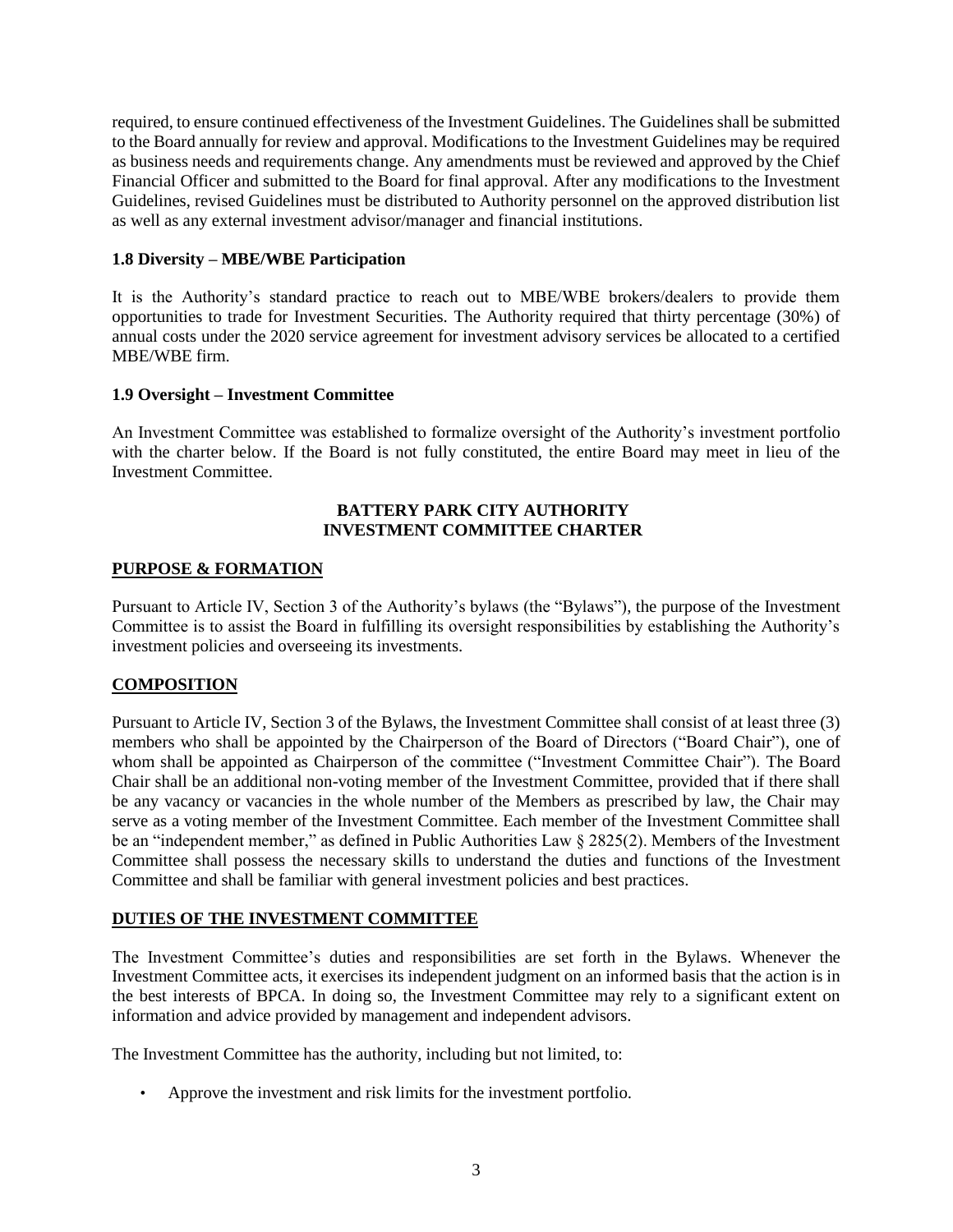- Review the investment policies for the Authority, including, where applicable, asset classes, liquidity, the use of debt, and risk management.
- Approve the annual investment program.
- Authorize investments and ratify investments made by delegated authorities.
- Review the investment performance of BPCA's accounts and funds, including benchmarks and attribution.
- Review the organization and staffing of the investment management advisory function.
- Review the quality of the investment services provided to the Authority, such as: a) overseeing the business and investment strategy, b) evaluating investment performance benchmarks and attribution, and c) reviewing costs, pricing, and profitability.

## **MEETINGS**

The Investment Committee shall meet four (4) times a year or more frequently, as may be necessary and appropriate to carry out its responsibilities. The Investment Committee may ask members of management or others to attend the meetings and provide pertinent information as appropriate. Meetings may be in person or by video conference, if necessary.

In addition, the Investment Committee:

- Shall act only on the affirmative vote of a majority of the members present at a meeting.
- Is expected to maintain free and open communication with management and the Board.
- Shall have authority to retain independent legal, accounting, or other advisors if determined appropriate, in its sole judgment, provided such consultants are approved by the full Board.
- Submit the minutes of all Investment Committee meetings to the Board and regularly report to the Board on Investment Committee matters, actions taken and issues discussed at its meetings.
- Review and reassess the adequacy of this Charter annually and propose to the Board any changes.
- The Investment Committee shall evaluate its performance annually and report its conclusions to the Board.

# <span id="page-7-0"></span>**2. INVESTMENT MANAGEMENT OBJECTIVES**

#### <span id="page-7-1"></span>**2.1. Investment Objectives**

The Authority's Investment Funds shall be managed to accomplish the following hierarchy of objectives:

- 1. **Legality** The Authority shall comply with all investment guidelines required for public authorities in the State with regards to general investment practices and the management of public funds.
- 2. **Safety** Next to legality, safety of principal is the foremost objective of the investment program. Investments of the Authority shall be undertaken in a manner that seeks to ensure the preservation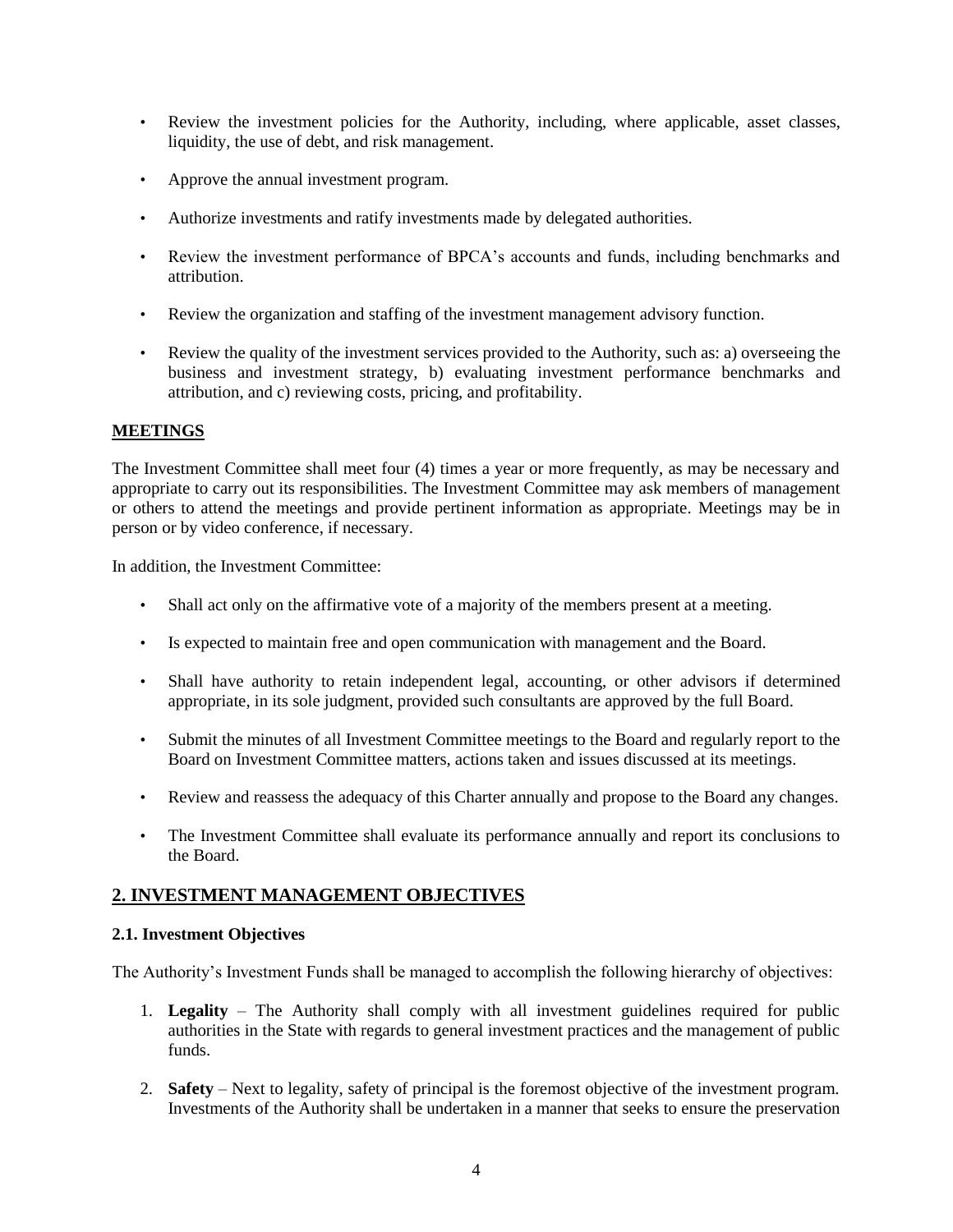of capital in the overall portfolio.

- 3. **Liquidity** The portfolio shall be managed in such a manner that assures that funds are available as needed to meet those immediate and/or future operating requirements of the Authority, including but not limited to payroll, accounts payable, capital projects, debt service and any other payments.
- 4. **Return** The Authority's portfolio shall be managed in such a fashion as to maximize the return on all investments (up to the "arbitrage allowance" in bond funds) within the context and parameters set forth by the investment objectives stated above.

## <span id="page-8-0"></span>**2.2. Authorized Investment Securities**

The investment of Authority funds is limited by the law creating the Authority to "obligations of the State or of the United States of America or obligations the principal of and interest on which are guaranteed by the State or the United States of America" or any other obligations in which the Comptroller of the State of New York (the "Comptroller") is authorized to invest pursuant to Section 98 (Investment of state funds) of the State Finance Law. As effective on November 20, 2015, the Act allows any monies of the Authority, including the proceeds of bonds or notes, not required for immediate use, at the discretion of the Authority to be invested in obligations of the State, the U.S. Government and its agencies, or in any other obligations in which the Comptroller is authorized to invest pursuant to Section 98 of the State Finance Law. The 2003 General Bond Resolution and the 2009 and 2013 Revenue Bond Resolutions allow all investments alternatives included in the Act, as follows:

- 1. Bonds and notes of the United States.
- 2. Bonds and notes of this State.

2-a. General obligation bonds and notes of any state other than this State, provided that such bonds and notes receive the highest rating of at least one independent rating agency designated by the Comptroller.

3. Obligations for the payment of which the faith and credit of the United States or of this State are pledged.

3-a. Notes, bonds, debentures, mortgages and other evidences of indebtedness of the United States Postal Service; the federal national mortgage association; federal home loan mortgage corporation; student loan marketing association; federal farm credit system or any other United States government sponsored agency, provided that at the time of the investment such agency or its obligations are rated and the agency receives, or its obligations receive, the highest rating of all independent rating agencies that rate such agency or its obligations, provided, however, that no more than five hundred million dollars may be invested in the obligations of any one agency.

- 4. Judgments or awards of the court of claims of this State.
- 5. Stocks, bonds, or notes of any county, town, city, village, fire district or school district of this State issued pursuant to law.
- 6. Mortgage bonds or any obligations for the payment of money, no matter how designated, secured by another instrument representing a lien on specific real property or a leasehold thereof, heretofore or hereafter and at the time of the assignment thereof to the Comptroller insured by the federal housing administrator or any of his successors in office and guaranteed by the United States under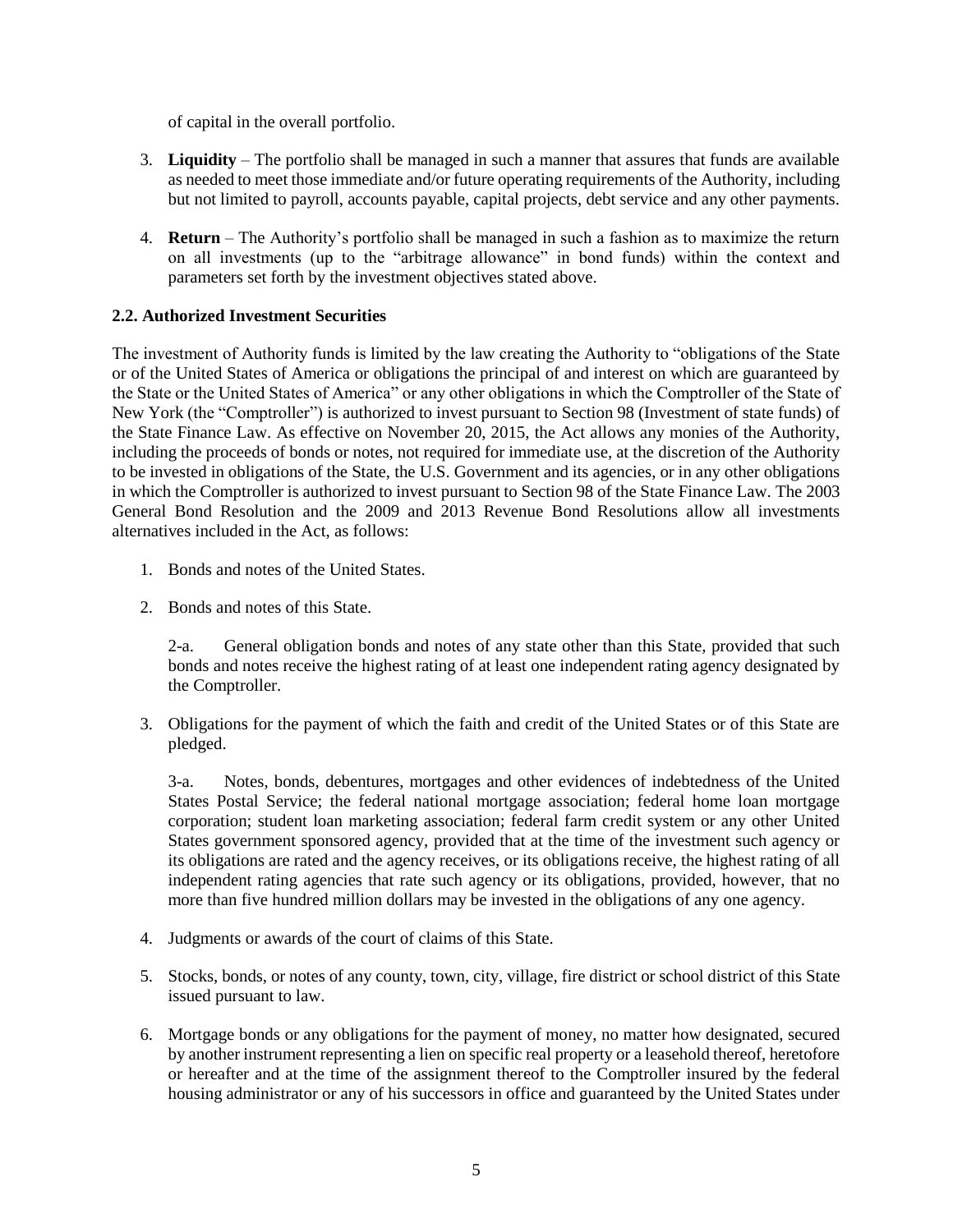the provisions of the national housing act, as amended or supplemented. Any such mortgage bonds or obligations as aforesaid in which the Comptroller has invested or shall have invested pursuant to this subdivision shall be serviced by the Comptroller or in his discretion, by mortgagees, as such are defined by the national housing act, as amended or supplemented, duly appointed by him and subject to the inspection and supervision of some governmental agency. The Comptroller may receive and hold such debentures and certificates or other obligations as are issued in payment of such insurance or guarantee.

- 7. Bonds and notes of the Savings and Loan Bank of the State of New York.
- 8. Bonds or notes of any housing authority of this State duly issued pursuant to law.
- 9. Bonds or notes of any regulating district of this State duly issued pursuant to law.
- 10. Bonds or notes of any drainage improvement district of this State duly issued pursuant to law.
- 11. Bonds or notes of the authorities or commissions set forth below when issued pursuant to law:
	- a. Port of New York Authority.
	- b. Niagara Frontier Authority.
	- c. Triborough bridge and tunnel authority.
	- d. Thousand Islands Bridge Authority.
	- e. New York State Bridge Authority.
	- f. New York City Tunnel Authority.
	- g. Lake Champlain Bridge Commission.
	- h. Lower Hudson Regional Market Authority.
	- i. Albany Regional Market Authority.
	- j. *Repealed.*
	- k. American Museum of Natural History Planetarium Authority.
	- l. Industrial Exhibit Authority.
	- m. Buffalo Sewer Authority.
	- n. Whiteface Mountain Authority. (see footnote 2, Repealed)
	- o. Pelham-Portchester Parkway Authority.
	- p. Jones Beach State Parkway Authority.
	- q. Bethpage Park Authority.
	- r. Dormitory Authority.
	- s. Central New York Regional Market Authority.
	- t. Erie County Water Authority.
	- u. Suffolk County Water Authority.
	- v. New York State Thruway Authority.
	- w. Genesee Valley Regional Market Authority.
	- x. Onondaga county water authority.
	- y. Power Authority of the state of New York.
	- z. Ogdensburg Bridge and Port Authority.
	- aa. East Hudson Parkway Authority.
	- bb. Niagara Frontier Port Authority.
	- cc. Northwestern New York Water Authority.
	- dd. Metropolitan Commuter Transportation Authority (now Metro. Transp. Auth.).
	- ee. Niagara Frontier Transportation Authority.
	- ff. New York State Pure Waters Authority.
	- gg. Rochester-Genesee Regional Transportation Authority.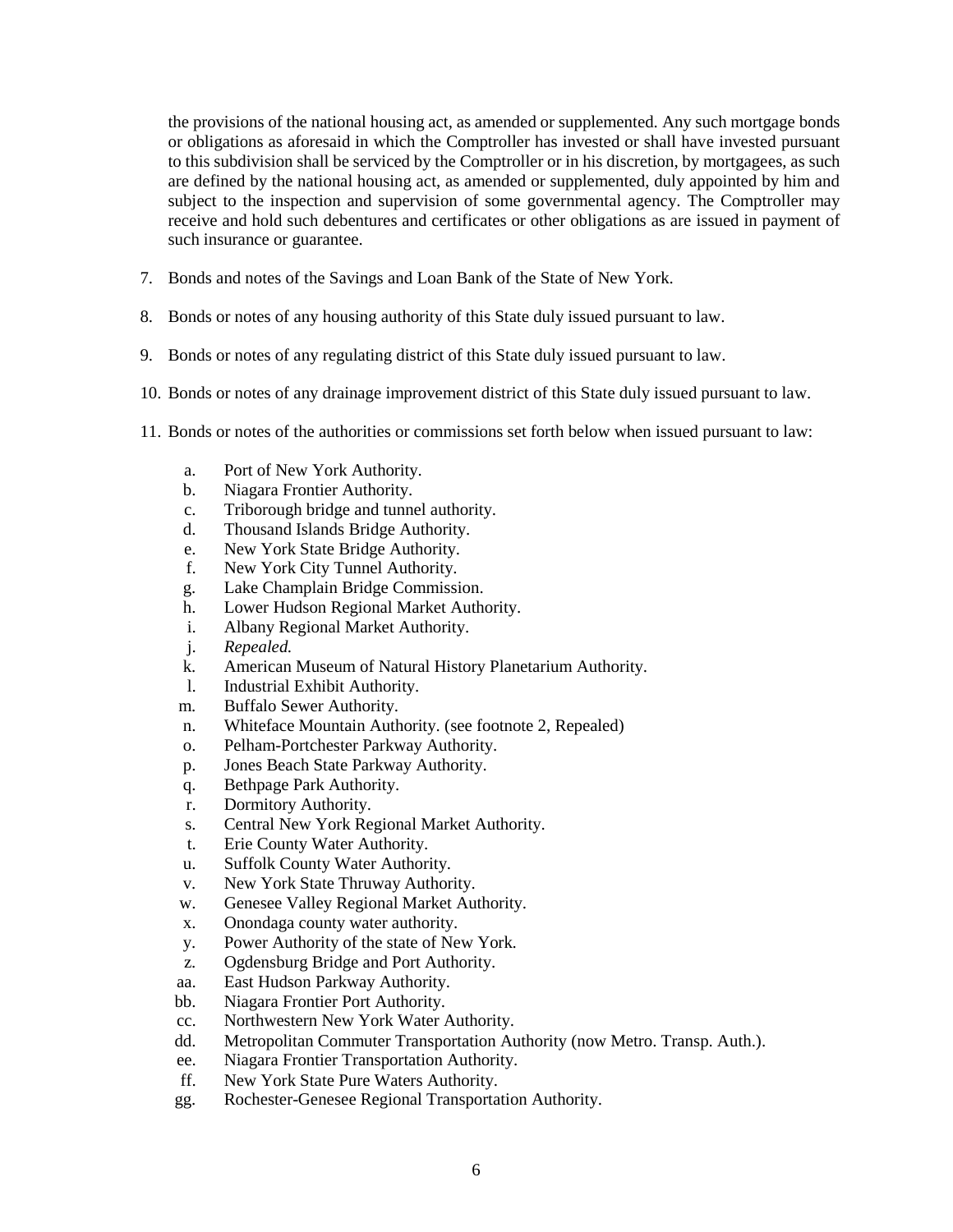- hh. Capital District Transportation Authority.
- ii. Central New York Regional Transportation Authority.
- 12. Obligations of the International Bank for Reconstruction and Development duly issued pursuant to law.
- 13. Obligations of the Inter-American Development Bank duly issued pursuant to law.
	- 13-a. Obligations of the Asian Development Bank duly issued pursuant to law.
	- 13-b. Obligations of the African Development Bank duly issued pursuant to law.
	- 13-c. Obligations of the International Finance Corporation duly issued pursuant to law.
- 14. Collateral trust notes issued by a trust company, all the capital stock of which is owned by not less than twenty savings banks of the State of New York.
- 15. Bonds and notes issued for any of the corporate purposes of the New York State housing finance agency.
- 16. Bonds and notes issued for any of the corporate purposes of the New York State medical care facilities finance agency.
- 17. Bonds and notes issued for any of the corporate purposes of the New York State project finance agency.
- 18. Bonds and notes issued for any of the corporate purposes of the municipal assistance corporation for New York City.
- 19. Obligations of any corporation organized under the laws of any state in the United States maturing within two hundred seventy days provided that such obligations receive the highest rating of two independent rating services designated by the Comptroller and that the issuer of such obligations has maintained such ratings on similar obligations during the preceding six months provided, however, that the issuer of such obligations need not have received such rating during the prior six month period if such issuer has received the highest rating of two independent rating services designated by the Comptroller and is the successor or wholly owned subsidiary of an issuer that has maintained such ratings on similar obligations during the preceding six month period or if the issuer is the product of a merger of two or more issuers, one of which has maintained such ratings on similar obligations during the preceding six month period, provided, however, that no more than five hundred million dollars may be invested in such obligations of any one corporation.
- 20. Bankers' acceptances maturing within ninety days which are eligible for purchase in the open market by federal reserve banks and which have been accepted by a bank or trust company, which is organized under the laws of the United States or of any state thereof and which is a member of the federal reserve system and whose short-term obligations meet the criteria outlined in subdivision eighteen of this section. Provided, however, that no more than five hundred million dollars may be invested in such bankers' acceptance of any one bank or trust company.
- 21. No-load money market mutual funds registered under the Securities Act of 1933, as amended, and operated in accordance with Rule 2a-7 of the Investment Company Act of 1940, as amended, provided that such funds are limited to investments in obligations issued or guaranteed by the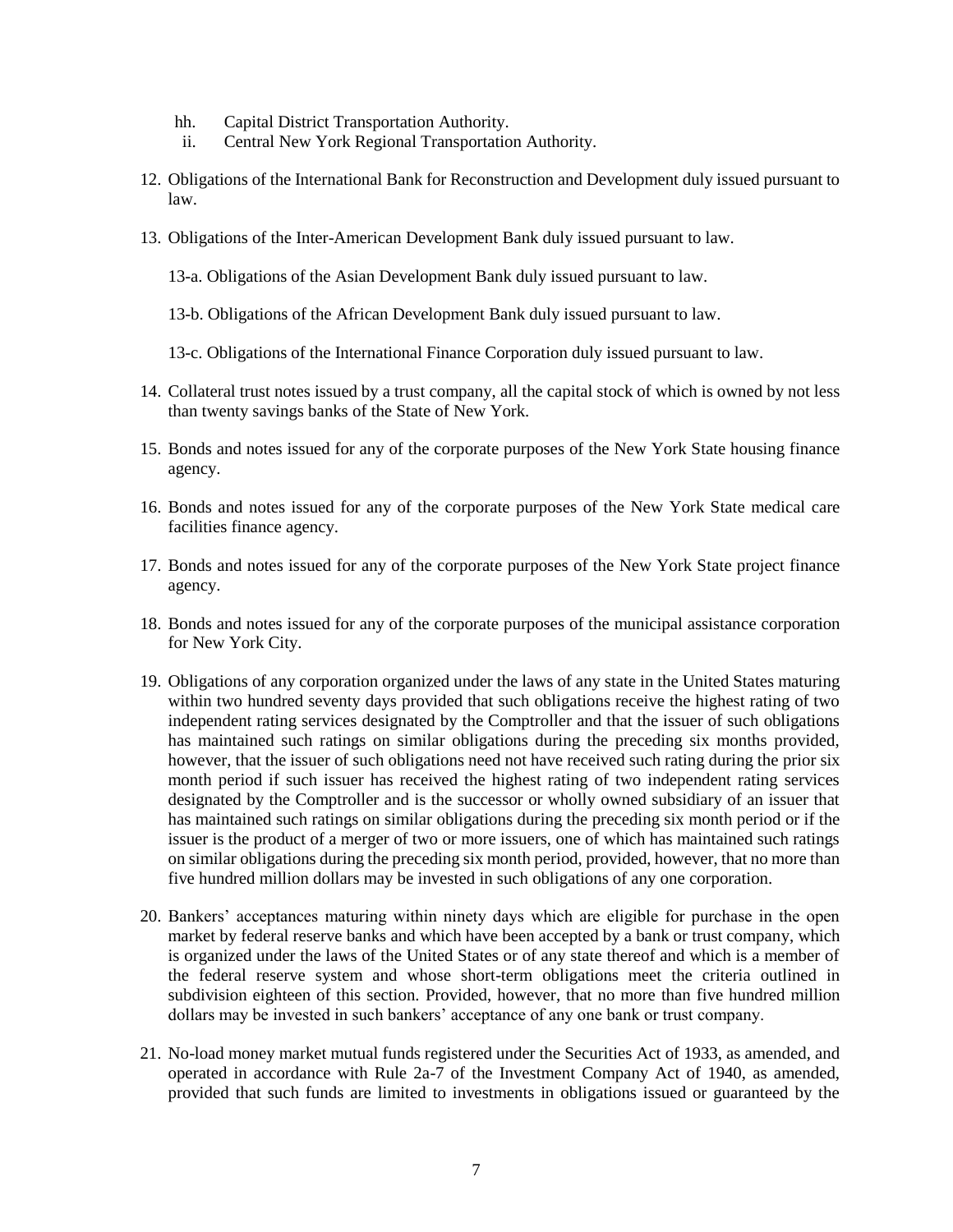United States of America or in obligations of agencies or instrumentalities of the United States of America where the payment of principal and interest are guaranteed by the United States of America (including contracts for the sale and repurchase of any such obligations), and are rated in the highest rating category by at least one nationally recognized statistical rating organization, provided, however, that no more than two hundred fifty million dollars may be invested in such funds.

The State Comptroller, whenever he deems it for the best interest of any of such funds, may dispose of any of the securities therein or investments therefor, in making other investments authorized by law, and she may exchange any such securities for those held in any other of such funds, and the Comptroller may take such action as may be necessary to obtain the benefits of the insurance provided for in the national housing act, and may draw her warrant upon the treasurer for the amount required for such investments and exchanges.

Notwithstanding the provisions of any other general or special law, the State Comptroller shall not invest the moneys of any fund in any security or securities except as above described, provided, however, that: a) the State Comptroller may, in order to maximize the rate of return on investments, invest the moneys belonging to the New York interest on lawyer account fund in notes, securities and deposits of banking institutions which accept IOLA accounts, and b) the provisions of this section shall not limit the types of investments that may be made with moneys belonging to the volunteer ambulance service award fund established by section two hundred nineteen-h of the general municipal law.

## <span id="page-11-0"></span>**2.3. Authorized Investments of Project Operating Funds – Additional Bond Issuers**

The Authority has two classifications of Funds; Pledged Funds and Project Operating Funds. Pledged Funds, subject to the 2003 General Bond Resolution, may only be invested in securities specifically listed in Section 98 of the State Finance Law, as listed in Section 2.2 above. Project Operating Funds, those that are not pledged to bond holders, are also limited to Section 98 of the State Finance Law but may include bond issuers of the State whose authorizing statute specifically provides that bodies of the State are authorized to legally invest in the stated bond issuers' securities. The additional bond issuers ("Additional Bond Issuers"), while not specifically listed in Section 98 of the State Finance Law, and therefore are not eligible for investments of the Pledged Fund, but do qualify for investments of the Project Operating Fund, are as follows:

- 1. New York City Transitional Finance Authority.
- 2. New York Municipal Water Finance Authority.
- 3. New York City Housing Development Corporation.
- 4. New York State Urban Development Corporation.
- 5. Nassau County Interim Finance Authority.

## <span id="page-11-1"></span>**2.4. Portfolio Diversification**

The Authority's Investment Funds shall be structured to diversify investments to reduce the risk of loss resulting from over-concentration of assets in a specific maturity, a specific issuer, or a specific type of security. The maximum percentage of the aggregate portfolio of Investment Funds, based on book value at the time of purchase, permitted in each eligible security is as follows:

| Commercial Paper Lesser of 5% or \$250 million per issuer     |
|---------------------------------------------------------------|
| Bankers' Acceptances Lesser of 5% or \$250 million per issuer |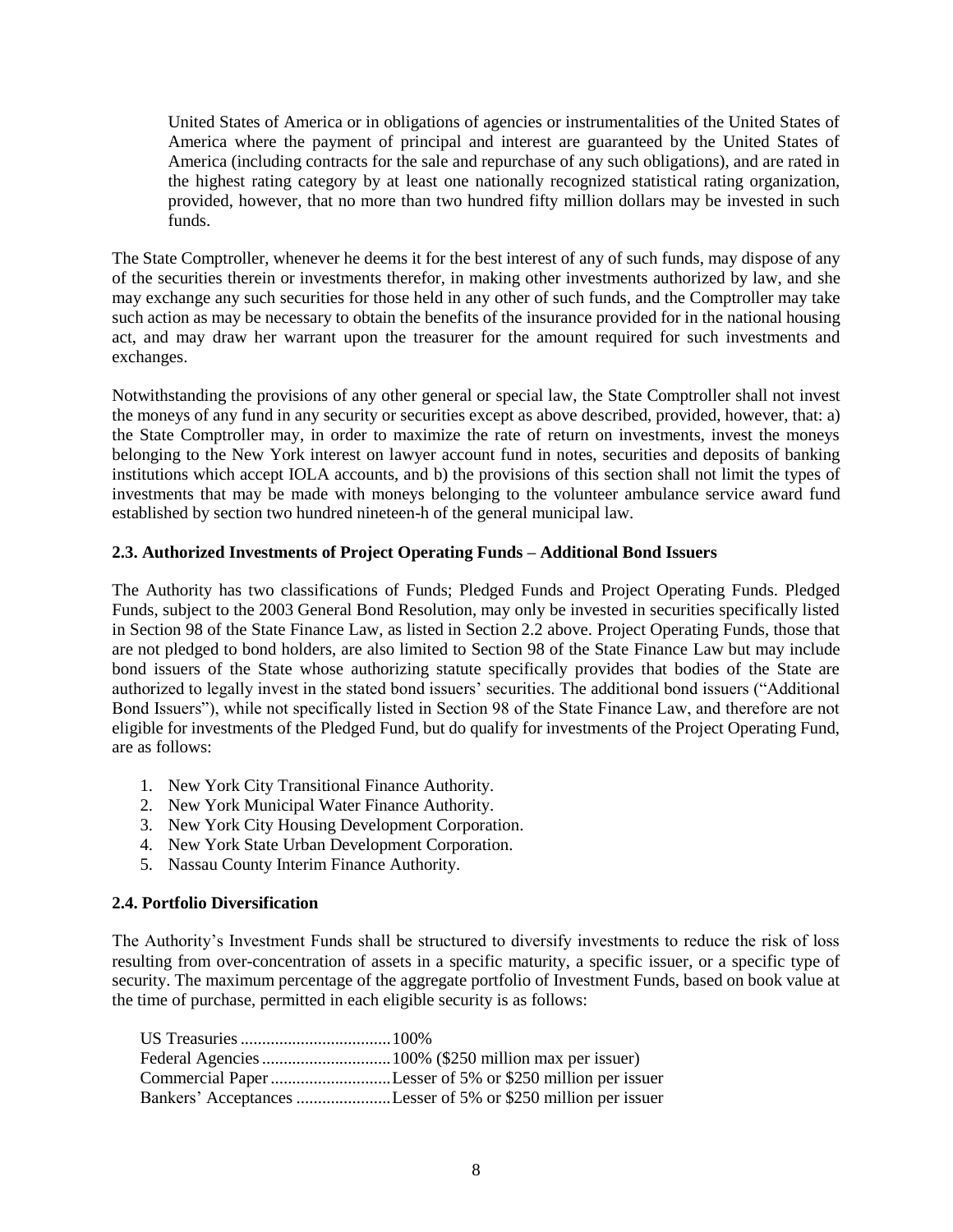| Money Market Funds Lesser of 25% or \$250 million |  |
|---------------------------------------------------|--|
|                                                   |  |

In addition, the Authority requires:

- a) Minimum "A" credit rating for all municipal securities permitted by the Policy (NY State, other states, and issues of local NY governments).
- b) Maximum allocation of no greater than 10% per issuer, or such lower limit as specified above.

## <span id="page-12-0"></span>**2.5. Investment Maturity**

Maintenance of adequate liquidity to meet the cash flow needs of the Authority is essential. Accordingly, the portfolio will be structured in a manner that ensures sufficient cash is available to meet anticipated liquidity needs. Selection of investment maturities must be consistent with the cash requirements of the Authority to avoid the forced sale of securities prior to maturity.

Investments shall have a stated maturity or weighted average life of not more than ten (10) years unless specifically approved by the Investment Committee.

## **2.6. Environmental, Social, and Governance Investment Principles**

The Authority's investment philosophy is anchored in the following core principle, which is fundamental and constant. Assets controlled by the Authority must be managed in accordance with this principle, regardless of the ebbs and flows likely to arise due to markets, politics and personalities.

The primary principle guiding the Authority's investments is the consideration of financial impact(s) on current and future requirements of the Authority. This manifests itself through investment practices that generate the greatest possible return, subject to an appropriate amount of risk, to support the Authority's mission of planning and sustaining a balanced community of commercial, residential, retail, and park space on the lower west side of Manhattan.

Within the context of this primary principle, the Authority must consider a holistic view of risk that accounts for various factors which could modify a return/risk objective. These include:

- Maintaining appropriate levels of liquidity for the Authority's operational needs;
- Mitigating downside financial risks;
- Understanding and appropriately managing reputational risk or legal liability; and,
- Protecting Authority assets from external pressures.

The Authority, as well as the Office of the New York State Comptroller, supports the practice of incorporating environmental, social, and governance ("ESG") factors with other conventional financial analytical tools when evaluating investment opportunities as these factors not only support the Authority's mission but they may help identify potential opportunities and risks which conventional tools miss. The Authority encourages its investment managers to include ESG factors in their analytical processes. The Authority prohibits investment in companies that are heavily reliant on fossil fuels. However, ESG considerations are only one factor in analyses and should not be used as exclusionary screens to eliminate specific entities or sectors from consideration. Relevant ESG factors will vary by industry and should be applied appropriately to help assess both risk and return.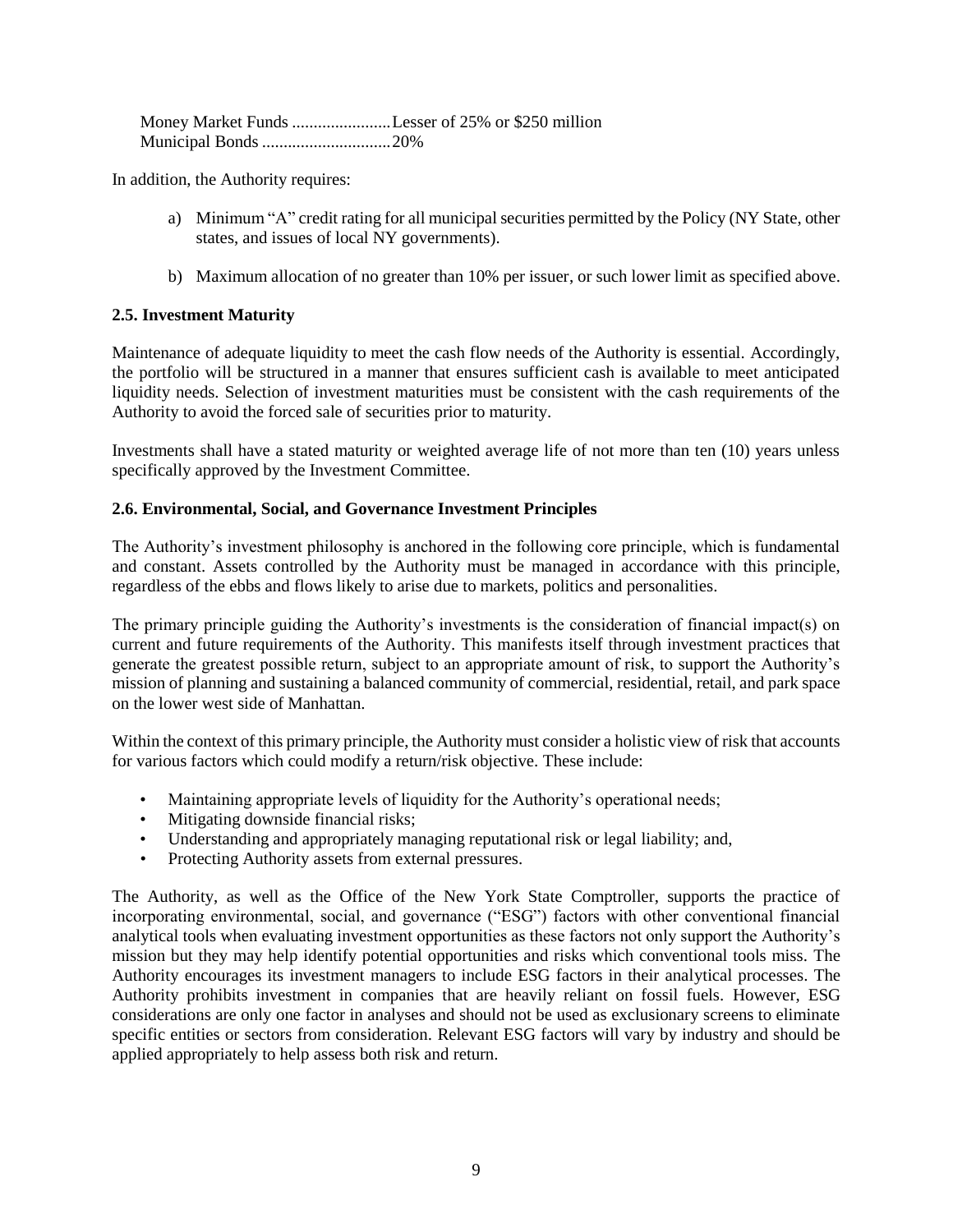# <span id="page-13-0"></span>**3. OPERATING PARAMETERS & CONTROLS**

## <span id="page-13-1"></span>**3.1. Authorized Officers and Employees**

Investment decisions on behalf of the Authority shall be made by the Chief Financial Officer, or by the Deputy Treasurer or the external investment manager, under the supervision of the Chief Financial Officer. Investment transactions shall be implemented by the Chief Financial Officer, or by the Deputy Treasurer, or the professional investment and advisory management firm on the Investment Committee, under the supervision of the Chief Financial Officer.

## <span id="page-13-2"></span>**3.2. Competitive Selection**

For each transaction, a minimum of three quotes shall be obtained and documented from Dealers and/or Banks, except in the purchase of government securities at their initial auction or upon initial offering, and the most favorable quote accepted.

## <span id="page-13-3"></span>**3.3. Compliance Audit**

An annual independent audit of all investments will be performed by the external auditors. The Authority's financial statements with respect to investments, which are required to be prepared in conformance with generally accepted accounting principles for governments ("GAAP"), shall contain all of the note disclosures on deposits with financial institutions and investments required by the Governmental Accounting Standards Board Statements No. 3 "Deposits with Financial Institutions, Investments (including Repurchase Agreements), and Reverse Repurchase Agreements", dated April 1986. The Annual Investment Audit shall:

- Determine whether: the Authority complies with its own investment policies; investment assets are adequately safeguarded; adequate accounts and records are maintained which accurately reflect all transactions and report on the disposition of the Authority's assets; and a system of adequate internal controls is maintained.
- Determine whether the Authority has complied with applicable laws, regulations and these Investment Guidelines.
- Be designed to the extent practical to satisfy both the common interest of the Authority and the public officials accountable to others.

The results of the Annual Investment Audit shall be set forth in a report (the "Annual Investment Audit Report") which shall include, without limitation:

- A description of the scope and objectives of the audit;
- A statement that the audit was made in accordance with generally accepted government auditing standards;
- A statement of negative assurance on items tested;
- A description of any material weakness found in the internal controls;
- A description of any non-compliance with the Authority's own investment policies as well as applicable laws;
- Regulations and the Comptroller's Investment Guidelines;
- A statement on any other material deficiency or reportable condition as defined *by Governmental Auditing Standards* identified during the audit not covered above; and
- Recommendations, if any, with respect to amendment of these Guidelines.

Investment practices and controls will be subject to review and testing by internal auditors on a surprise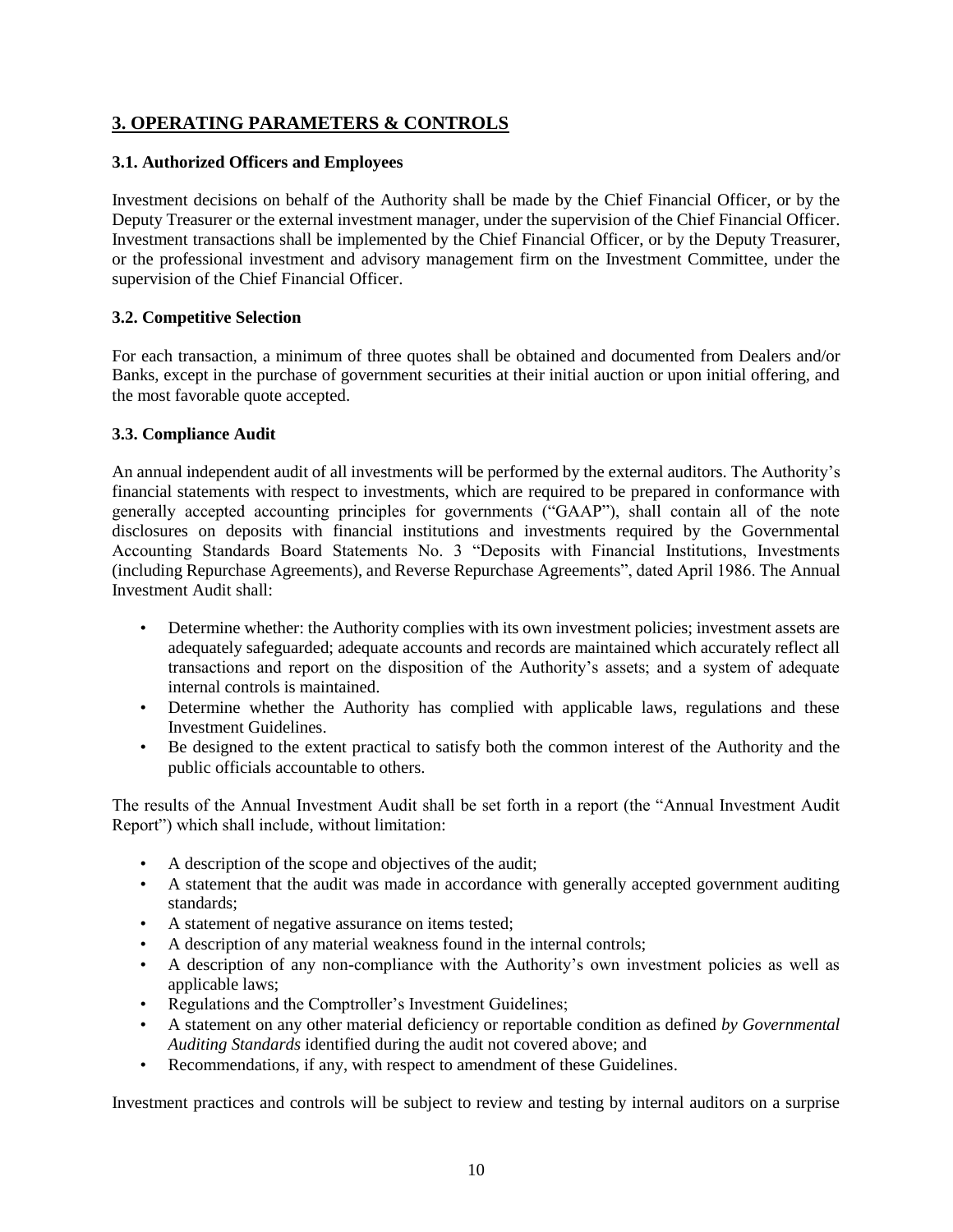basis at the discretion of the VP of Administration (who is also the Internal Controls Officer), President, CEO and/or the Board.

## <span id="page-14-0"></span>**3.4. Written Contracts and Confirmations**

A written confirmation shall be required for each investment transaction. However, the Authority shall not be required to enter a formal written contract provided that the Authority's oral instructions to its broker, dealer, agent, investment manager/advisor, or custodian with respect to such transactions are confirmed in writing at the earliest practicable moment.

## <span id="page-14-1"></span>**3.5. Safekeeping and Custody**

All investment securities purchased by the Authority or held as collateral on deposits or investments shall be held by a third-party custodian who may not otherwise be a counterparty to the investment transaction.

All securities shall be held in the name of the Authority and will be free and clear of any lien.

All investment transactions will be conducted on a delivery-vs.-payment basis. Payment for investments shall be made only upon receipt by the custodian of the physical security, or in the case of securities in book-entry form, when credited for the custodian's account, which shall be segregated for the Authority's sole use. The custodian shall issue a safekeeping receipt to the Authority listing the specific instrument, rate, maturity, and other pertinent information. On a monthly basis, the custodian will also provide reports that list all securities held for the Authority, the book value of holdings and the market value as of monthend.

The custodian may act on oral instructions from the CFO, Deputy Treasurer or investment advisor under the direction of the CFO. Such instructions are to be confirmed in writing immediately by an authorized signatory of the Authority.

Representatives of the custodian responsible for, or in any manner involved with, the safekeeping and custody process of the Authority shall be bonded in such a fashion as to protect the Authority from losses from malfeasance and misfeasance. If required by the Chief Financial Officer, appropriate Authority Officials may also be bonded in such a fashion.

## <span id="page-14-2"></span>**3.6. Internal Controls**

An operating procedures manual were developed to control all Authority investment activity. The manual is consistent with these Guidelines, shall be approved by the Chief Financial Officer, and shall include the following:

- the establishment and maintenance of a system of internal controls;
- methods for adding, changing or deleting information contained in the investment record, including a description of the document to be created and verification tests to be conducted;
- a data base or record incorporating descriptions and amounts of investments, transaction dates, interest rates, maturities, bond ratings, market prices and related information necessary to manage the portfolio; and,
- requirements for periodic reporting and a satisfactory level of accountability.

## <span id="page-14-3"></span>**3.7. Notification Concerning Violations of Investment Guidelines**

If these Investment Guidelines are violated, the Chief Financial Officer shall be informed immediately and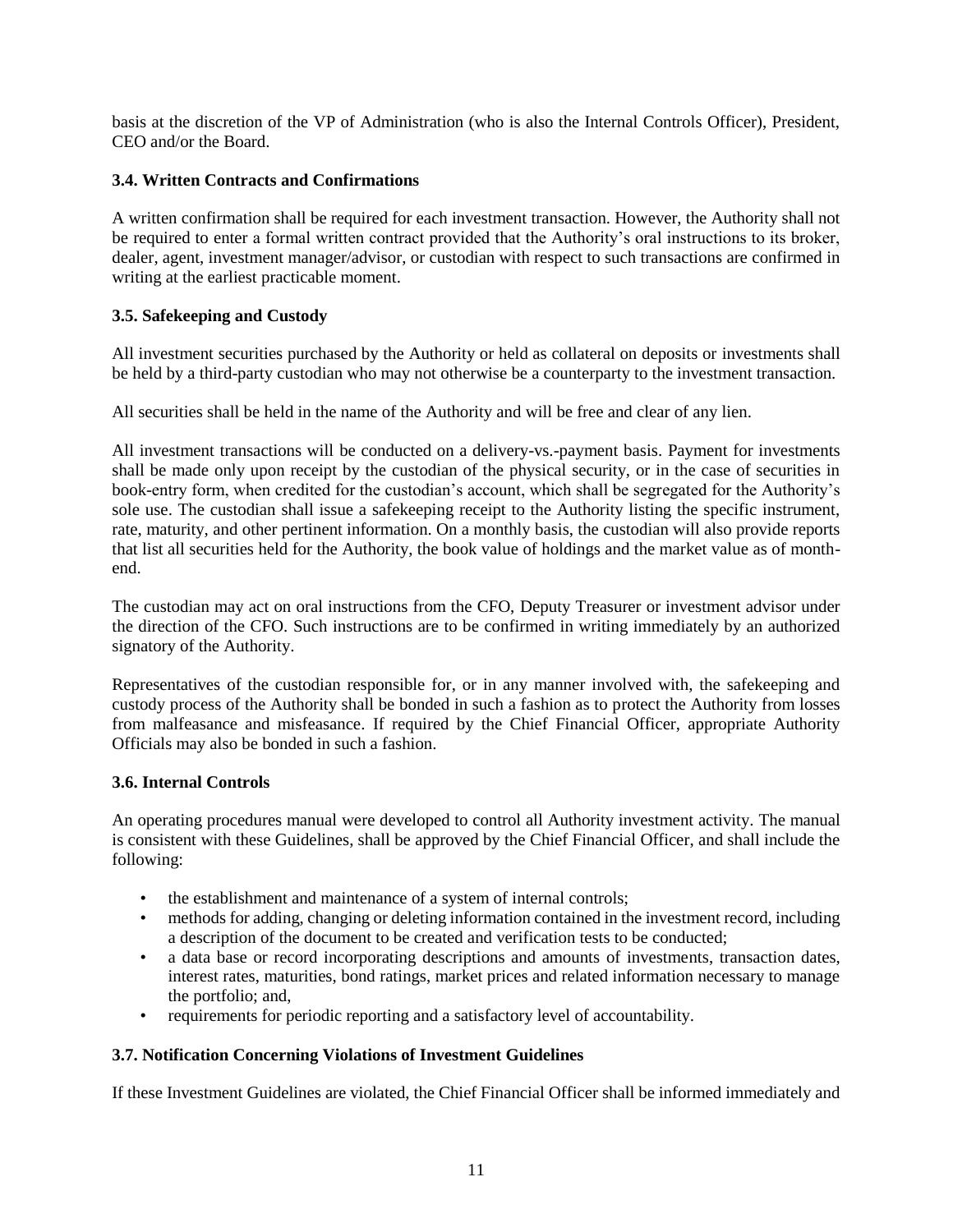advised of any corrective action that should be taken, as well as the implication of such action.

# <span id="page-15-0"></span>**4. QUALIFIED FINANCIAL INSTITUTIONS**

## <span id="page-15-1"></span>**4.1. Qualifications for Brokers, Dealers and Agents**

The Authority's investment manager's Director of Treasury Operations and/or the Authority's Investment Manager shall maintain a list of broker/dealers that are approved for investment purposes ("Qualified Institutions"). Only firms meeting the following requirements will be eligible to serve as Qualified Institutions:

- "primary" dealers and regional dealers that qualify under Securities and Exchange Commission Rule 15C3-1 (uniform net capital rule);
- registered as a dealer under the Securities Exchange Act of 1934;
- member in good standing of the Financial Industry Regulatory Authority (FINRA);
- registered to sell securities in the State; and,
- the firm and assigned broker have been engaged in the business of effecting transactions in U.S. Government and agency obligations for at least five (5) consecutive years.

When selecting trading partners, the Authority will also consider the firm's quality, size, and reliability, the Authority's prior experience with the firm, the firm's level of expertise and prior experience with respect to the contemplated transactions.

## <span id="page-15-2"></span>**4.2. Qualifications for Investment Advisors/Managers**

For rendering investment management/advisory services to the Authority, the Authority may qualify any bank or trust company organized under the laws of any state of the United States of America, any national banking association, and any partnership, corporation, or person which is:

- Authorized to do business in the State as an investment manager/advisor; and
- Registered with the Securities & Exchange Commission under the Investment Advisor Act of 1940 or exempt from registration.

The Authority shall also consider the firm's capitalization, quality, size and reliability, the Authority's prior experience with the firm, the firm's level of expertise and prior experience with respect to the contemplated engagement.

## <span id="page-15-3"></span>**4.3. Qualifications for Custodial Banks**

To be eligible to hold Investment Securities purchased by the Authority or collateral securing its investments, a custodial bank shall be a member of the Federal Reserve Bank or maintain accounts with member banks to accomplish book-entry transfer of Investment Securities to the credit of the Authority. The custodian should not be the same party that is selling the Investment Securities. To be eligible to perform custodial services, the Chief Financial Officer must affirmatively find that the proposed custodial bank is financially sound. This shall be determined by review of the financial statements and credit ratings of the proposed custodial bank.

#### <span id="page-15-4"></span>**4.4. Ongoing Disclosure**

All brokers, dealers and other financial institutions described in sections 4.1, 4.2, and 4.3 shall be provided with current copies of the Authority's Investment Guidelines. A current audited financial statement is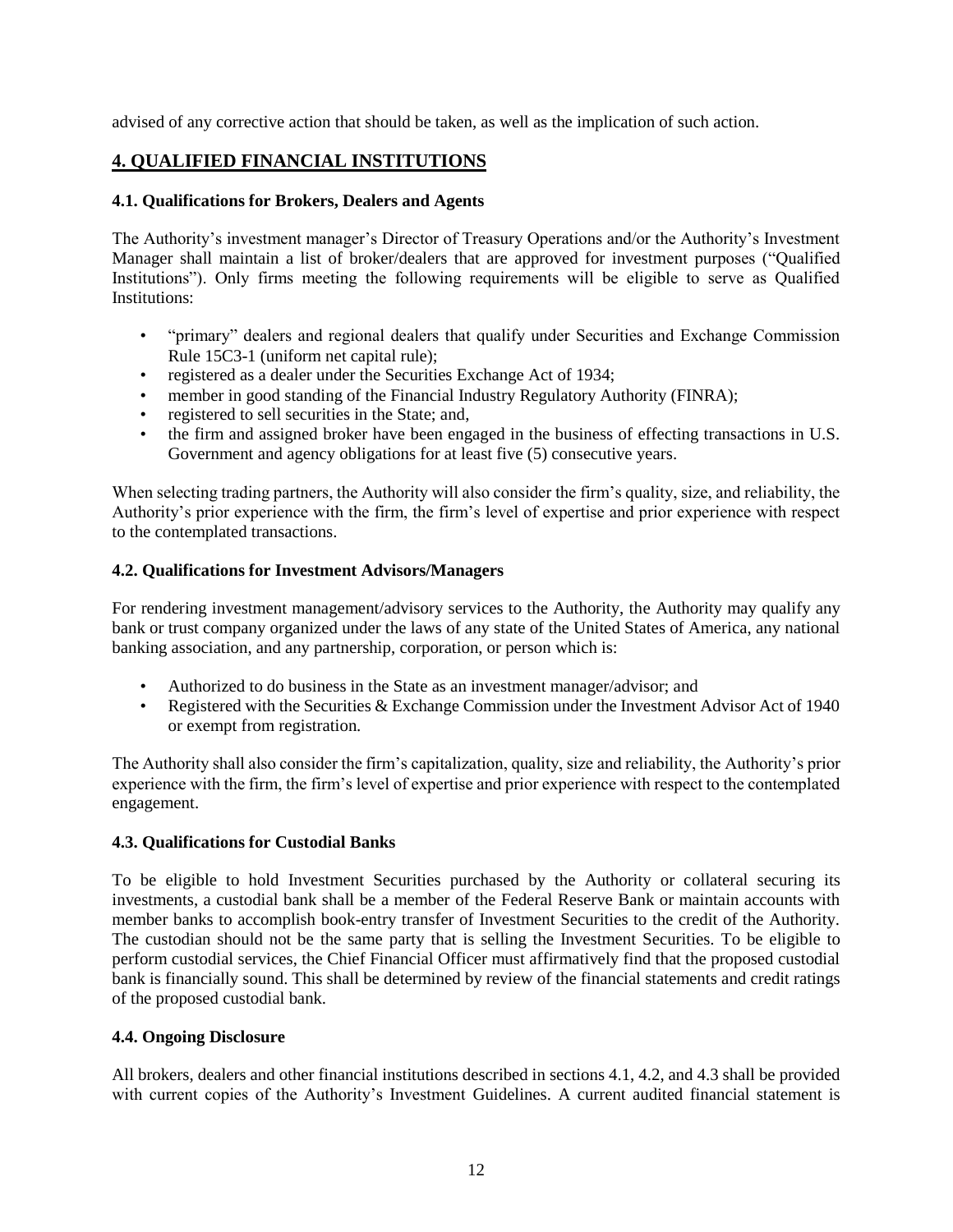required to be on file for each financial institution and broker/dealer with which the Authority has investment transactions.

## <span id="page-16-0"></span>**4.5. Affirmative Action**

Article 15-A of the Executive Law and 9 NYCRR Part 4.21 regarding affirmative action shall apply with respect to the Authority's investment activities. The Authority shall seek to utilize minority and womenowned financial firms in the conduct of the Authority's investment activities. Management reporting is required by the Authority to track compliance with policy guidelines, assess the performance of the portfolio and to inform appropriate management personnel.

## <span id="page-16-1"></span>**5. REPORTING**

#### <span id="page-16-2"></span>**5.1. Management Reporting**

To manage the Investment Funds effectively and to provide Authority management with useful information, it is necessary for the Treasury Department to report reliable and timely information regarding the investment transactions that take place.

A Quarterly Management Report on the investment management program shall be prepared and presented to the CFO and the Authority's Board. The Quarterly Management Report shall include:

- An indication of all new investments;
- A portfolio inventory;
- Credit quality of each holding;
- Duration (or average maturity) of each fund;
- Mark-to-market valuations on investments and collateral: and
- A breakdown of the portfolio by counterparty.

An Annual Investment Report shall be submitted to the Authority's Board and filed with the State Division of the Budget, State Comptroller, State Senate Finance Committee, and State Assembly Ways and Means Committee. The Annual Investment Report shall include the following:

- The investment guidelines in compliance with Section 2925(3) of the Public Authorities Law and any amendments since last reported;
- An explanation of the investment guidelines and amendments;
- The results of the Annual Independent Audit (described in Section 3.3.);
- Investment income record of the Authority; and
- A list of the total fees, commissions or other charges paid to each investment banker, broker, agent, dealer and manager/advisor rendering investment associated services to the Authority since the date of the last investment report.

After approval of the report, it will be submitted or posted to the:

- State Division of the Budget,
- State Department of Audit and Control,
- State Comptroller,
- Chairmen and Ranking Minority Members of the Senate Finance Committee and Assembly Ways and Means Committee.
- State Public Authorities Information Reporting System (PARIS),
- Authority's website.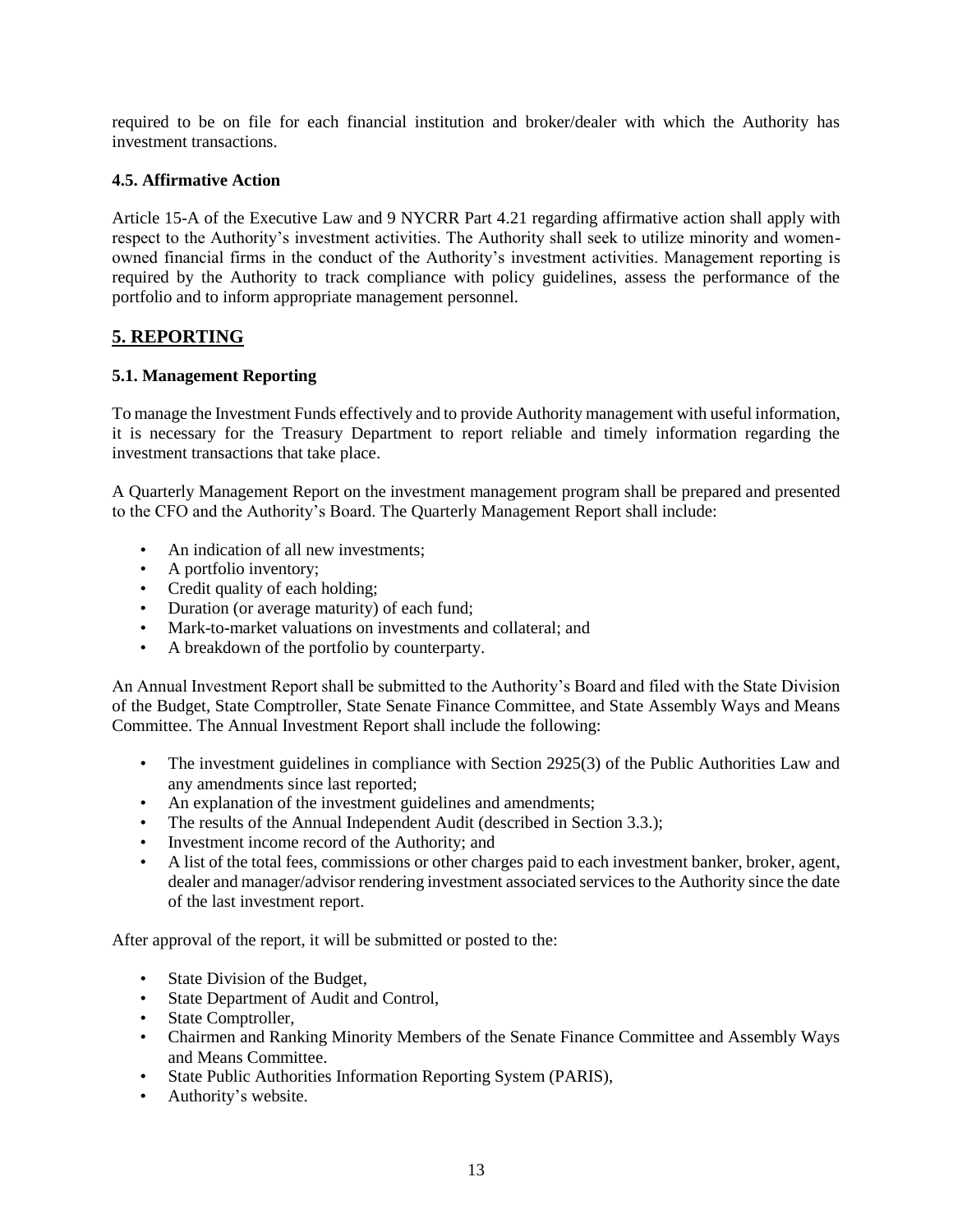#### <span id="page-17-0"></span>**5.2. Performance Reporting**

To ensure the effectiveness of the Authority's investment strategy, it is important to measure the performance of the portfolio. The performance measurement process can be broken into four categories:

- Investment benchmark The Authority will continuously measure its performance against a benchmark having an average maturity comparable to the portfolios.
- Performance measurement Each quarter the Authority must measure the performance of its investment portfolio versus its benchmark. By continuously measuring results against this standard benchmark, the Authority can determine a pattern of over/under performance.
- Identify sources of over/under performance The Performance Reports distributed to the CFO must include information on the source of over/under performance.
- Disseminate results Results shall be distributed to the CFO and the Board in a timely manner.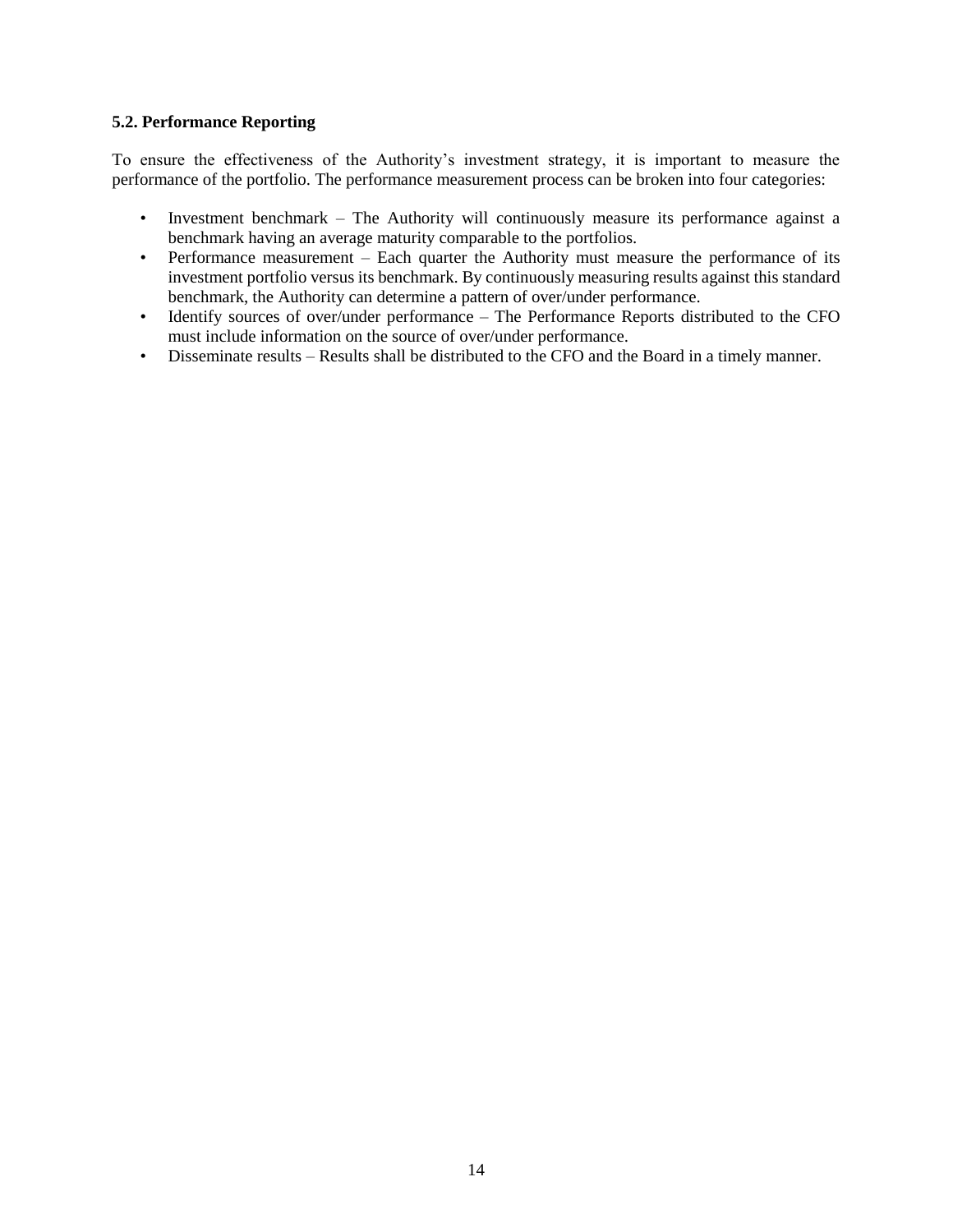## **APPENDIX A – OPERATING CONTROLS**

#### **Distribution of the Investment Guidelines**

The guidelines and all subsequent amendments, revisions and updates shall be distributed to Authority personnel per the approval of the Chief Financial Officer.

During the period in which the Authority retains an investment manager, the investment manager must also receive the investment guidelines and all amendments, updates, or revisions to insure compliance with the most current guidelines.

## *Exhibit –Investment Guidelines Distribution Matrix*

| <b>Distribution List</b>        | Frequency    |
|---------------------------------|--------------|
| <b>Board of Directors</b>       | As Necessary |
| Chief Financial Officer ("CFO") | As Necessary |
| Controller                      | As Necessary |
| Deputy Treasurer                | As Necessary |

## **Roles and Responsibilities in Executing the Investment Guidelines**

The roles and responsibilities for investment management at the Authority rest primarily with the Finance Department although other departments have important roles. The matrix below defines the roles and responsibilities of all parties involved in the execution of the Investment Guidelines.

*Exhibit –Policy Roles & Responsibility Matrix* 

| <b>Roles</b>              | <b>Responsibility</b>                                | <b>Frequency</b> |
|---------------------------|------------------------------------------------------|------------------|
| <b>Board of Directors</b> | Final Approval of the guidelines                     | Annual           |
|                           | Approval of exceptions to the guidelines (e.g. new   | As necessary     |
|                           | investment types)                                    |                  |
|                           | Approval of revisions to the guidelines              | As necessary     |
| Chief Financial Officer • | Approval of the guidelines                           | Annual           |
| ("CFO")                   | Approval of investment strategy                      | Annual           |
|                           | Approval of performance measurements                 | Ongoing          |
|                           | Approval of minor exceptions to the guidelines (i.e. | As necessary     |
|                           | amounts, maturities)                                 |                  |
| <b>Deputy Treasurer</b>   | Serve as custodian of the guidelines                 | Ongoing          |
|                           | Develop investment strategy                          | Annual           |
|                           | Review investment strategy                           | Ongoing          |
|                           | Establish performance measurements                   | Ongoing          |
|                           | Distribution of guidelines and amendments            | As necessary     |
|                           | Annual review of guidelines                          | Annual           |
|                           | Oversight of investment activity                     | Ongoing          |
|                           | Invest funds as provided for in the guidelines       | Ongoing          |
|                           | Keep abreast of developments in the markets          | Ongoing          |
|                           | Review performance information                       | Monthly          |
|                           | Management reporting                                 | Daily, Weekly    |
|                           |                                                      | Monthly          |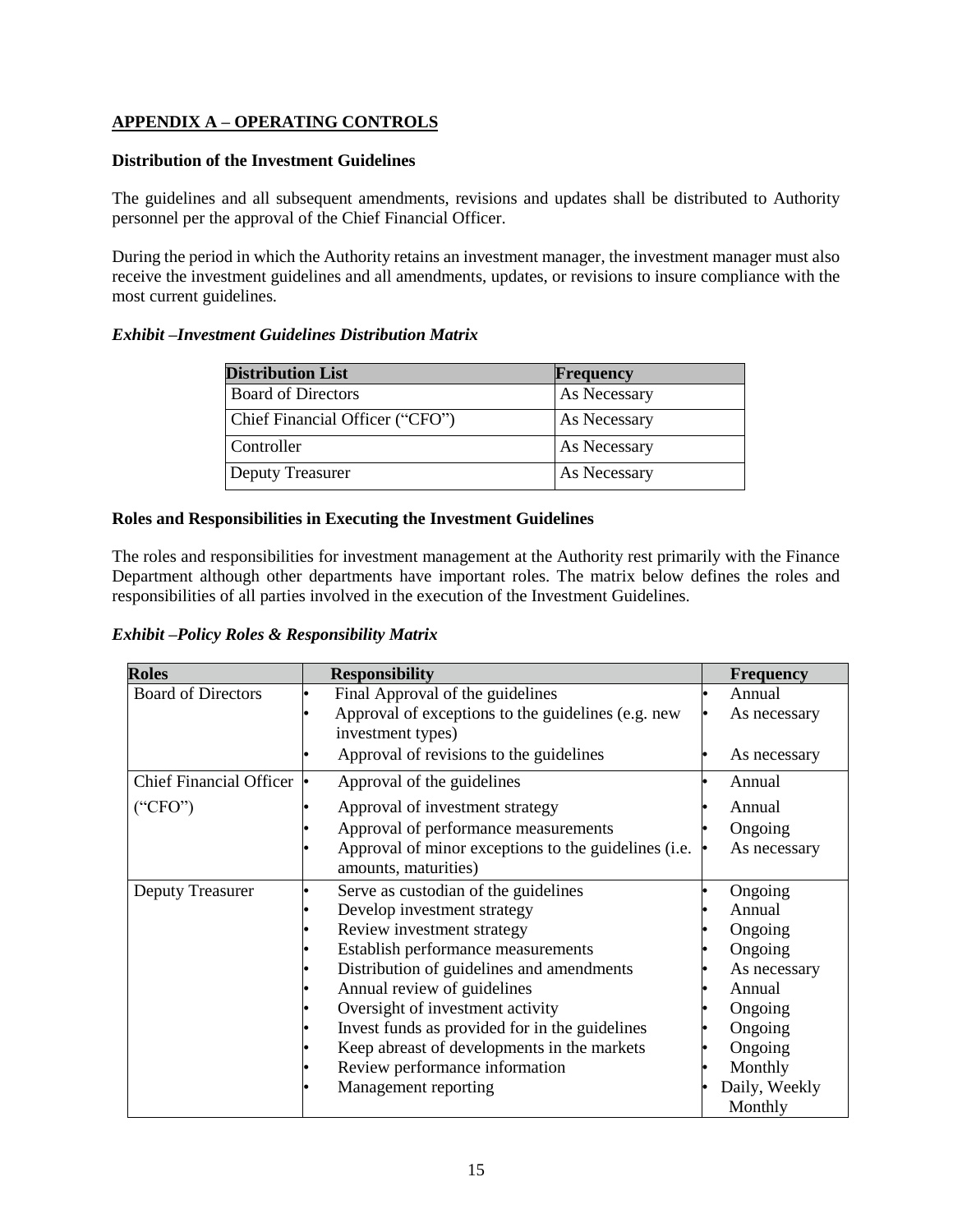| Assistant                 | Collect performance information<br>Distribute performance information<br>Prepare Investment Instruction Letter                                |   | Quarterly<br>Quarterly<br>Ongoing                          |
|---------------------------|-----------------------------------------------------------------------------------------------------------------------------------------------|---|------------------------------------------------------------|
| <b>Investment Manager</b> | Develop investment strategy<br>Review investment strategy<br>Invest funds as provided for in the guidelines<br>Reporting investment portfolio | ٠ | Annual<br>Ongoing<br>Ongoing<br>Daily, Weekly<br>Quarterly |

## **Segregation of Duties**

The Authority requires adequate segregation of duties to prevent possible fraud, operational errors, misappropriation of funds, unauthorized trades, concealment of trades, and manipulation of accounting records. Personnel involved in risk monitoring activities should be segregated from risk taking (i.e. executing transactions).

| <b>Exhibit – Segregation of Duties Matrix</b> |  |
|-----------------------------------------------|--|
|-----------------------------------------------|--|

| <b>Activity to be Performed</b>                | <b>Segregation Level</b>                                                                                                                                                                                                                                                                                                                                                               |
|------------------------------------------------|----------------------------------------------------------------------------------------------------------------------------------------------------------------------------------------------------------------------------------------------------------------------------------------------------------------------------------------------------------------------------------------|
| <b>Trade Execution</b>                         | Individuals who are authorized to execute transactions should not<br>confirm and settle the trades or conduct account reconciliation<br>activities.                                                                                                                                                                                                                                    |
| <b>Trade Confirmation</b>                      | Individuals who conduct confirmations should not execute transactions.                                                                                                                                                                                                                                                                                                                 |
| Settlement – Disbursing and<br>Receiving Funds | Individuals who handle cash settlement on the trades should not<br>execute the trades. Cash settlement shall be transacted by any one of<br>the authorized Authority signatories who did not participate in the<br>trade execution. Only one signature is required due to the nature of the<br>transaction, i.e., transfer of assets (including transfers in excess of<br>$$25,000$ ). |
| <b>Account Reconciliation</b>                  | Account reconciliation activities must be segregated from trade<br>execution activities.                                                                                                                                                                                                                                                                                               |

#### **Management Reporting**

| <b>Exhibit - Summary of Management Reporting</b> |  |  |  |
|--------------------------------------------------|--|--|--|
|--------------------------------------------------|--|--|--|

| <b>Report</b>            | <b>Contents</b>         | <b>Audience</b> | <b>Frequency</b> |
|--------------------------|-------------------------|-----------------|------------------|
| <b>Management Report</b> | Investment portfolio,   | CFO, Board      | Quarterly        |
|                          | mark-to- market         |                 |                  |
|                          | valuations, collateral, |                 |                  |
|                          | counterparty breakdown  |                 |                  |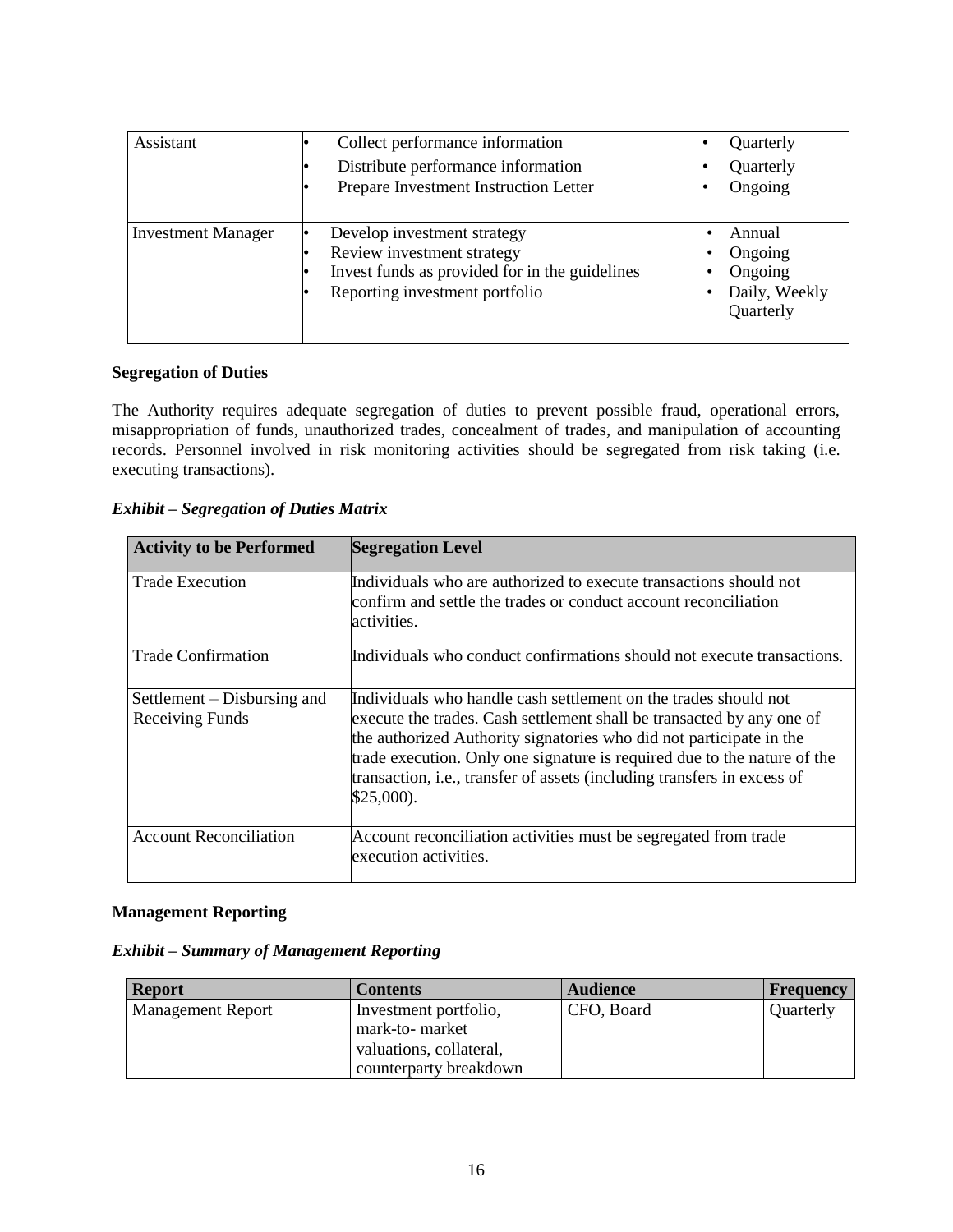| <b>Annual Investment Report</b> | Investment Guidelines,     | CFO, Board                 | Annually |
|---------------------------------|----------------------------|----------------------------|----------|
|                                 | explanation of Investment  | (File with Division of the |          |
|                                 | Guidelines & amendments,   | Budget, State Comptroller, |          |
|                                 | annual investment audit,   | State Finance Committee,   |          |
|                                 | annual investment income,  | Assembly Ways and Means    |          |
|                                 | total fees and commissions | Committee)                 |          |
|                                 | paid                       |                            |          |

## *Exhibit – Summary of Treasury Performance Reporting*

| <b>Report</b>      | <b>Contents</b>                | <b>Audience</b> | Frequency        |
|--------------------|--------------------------------|-----------------|------------------|
| Performance Report | Investment performance vs.     | CFO, Board      | <b>Quarterly</b> |
|                    | benchmark variance<br>analysis |                 |                  |
|                    |                                |                 |                  |

#### **Operating Procedures**

Operating procedures for the administration of the Authority's investment program should include the following:

- Each disbursement of funds (and corresponding receipt of Investment Securities) or delivery of Investment Securities (and corresponding receipt of funds) shall be based upon proper written authorization. If the authorization is initially given orally, there shall be written or telegraphic confirmation from an authorized signatory of the Authority to the custodian;
- The process of initiating, reviewing and approving requests to buy and sell Investment Securities shall be documented and retained for audit purposes. Dealer limits should be established and reviewed regularly;
- Custodians must have prior authorization from the Authority to deliver obligations and collateral. All transactions must be confirmed in writing to the Authority. Delivery of obligations sold shall only be made upon receipt of funds;
- Custodial banks shall be required to report whenever activity has occurred in the Authority's custodial account;
- There shall be at least monthly verification of both the principal amount and the market values of all investments and collateral. Appropriate listings shall be obtained from the custodian and compared against the Authority's records;
- A record of investments shall be maintained. The records shall identify the Investment Security, the fund for which held, the place where kept, date of disposition and amount realized, and the market value and custodian of collateral;
- The establishment and maintenance of a system of internal controls;
- Methods for adding, changing or deleting information contained in the investment record, including a description of the documents to be created and verification tests to be conducted;
- A database of records incorporating descriptions and amounts of investments, transaction dates, interest rates, maturities, bond ratings, market prices, and related information necessary to manage the portfolio; and
- Requirements for periodic reporting and a satisfactory level of accountability.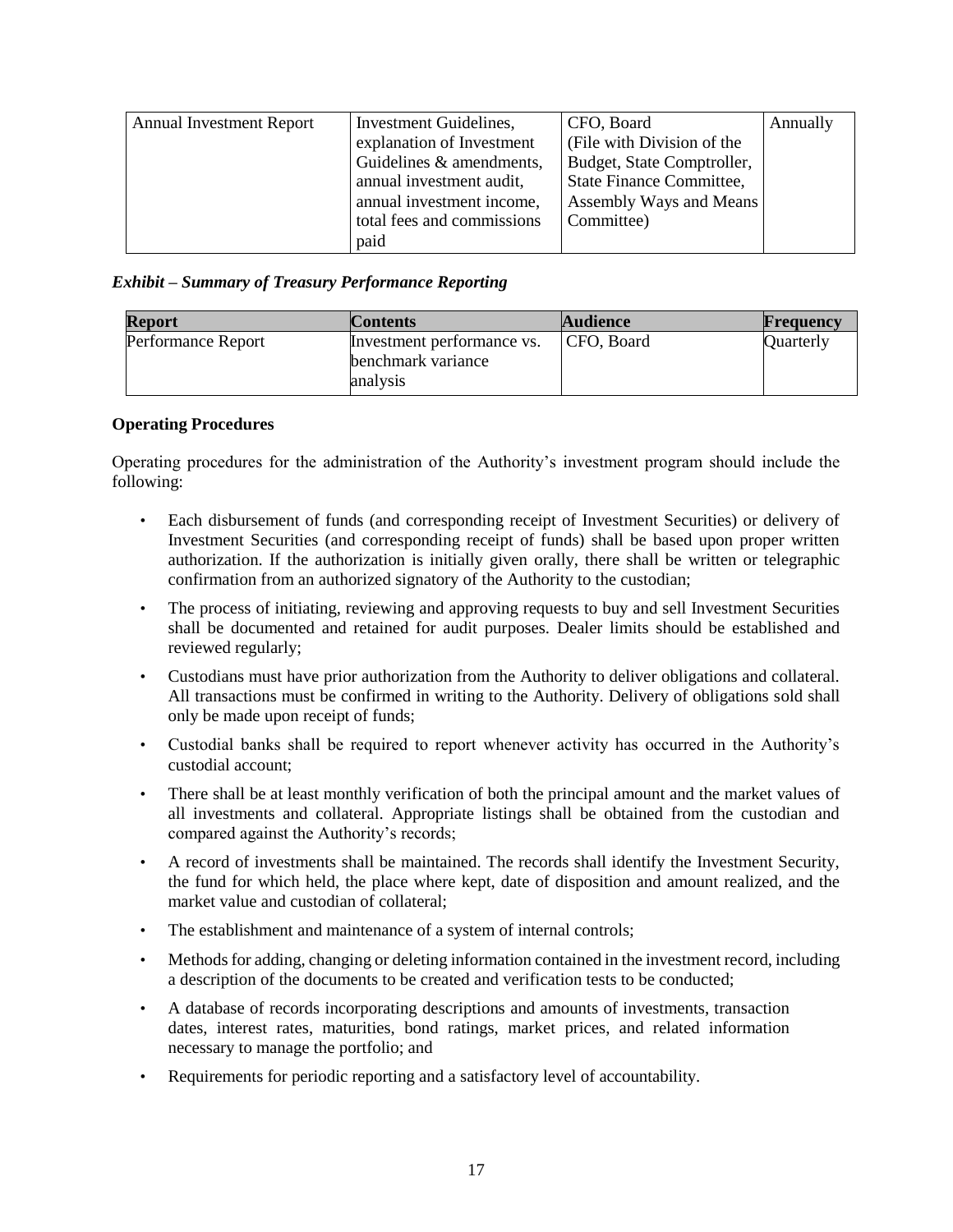The procedures below describe in more detail the methods employed by the investment officers (Treasurer and Deputy Treasurer) to formulate and initiate investment transactions and include the records and documentation used in processing an investment from the time of its initiation to the recording and reconciliation on the Authority's accounting records.

- 1. The Treasurer, Deputy Treasurer or Investment Advisor maintains a schedule of all current investments and updates schedule on a timely (daily) basis as securities mature and/or new investments are initiated. A calendar of investment maturities is maintained and updated as chronological reminder (tickler file) or maturities.
- 2. All investments are initiated by the Investment Advisor via:
	- a. specific written investment instruction sent to the Trustee; or
	- b. verbal investment instructions followed up by written confirmation.
- 3. The Deputy Treasurer or Investment Advisor will initiate the investments by reviewing the investment schedule and calendar on a weekly basis to determine investments to be made over the following week based on Investment Guidelines and weekly working group meetings. All investments are available to review online on a real time (next day) basis.

The Treasurer, Deputy Treasurer and Investment Advisor considers many factors in forming investment decisions, such as:

- a. existing bond resolution requirements and conditions;
- b. other existing agreements affecting investments/cash flow (i.e. Settlement Agreement; Agreement and Consent dated September 22, 1988, as amended, Agreement for Certain Payments, Lease Agreements etc.);
- c. BPCA cash flow requirements and Investment Guidelines and Policies;
- d. current and future market conditions (i.e. interest rates);
- e. New York State Comptroller's Guidelines; and,
- f. published market surveys, consultant reports, etc., relating to securities available, interest rates and investment strategies.
- 4. Copies of the bank trade confirmation letters sent to the Trustee Bank are digitally filed in the Treasury folder
- 5. All investments are available to the President and others for review and discussed at Investment Committee meetings. A copy of the Investment Instructions Letter is retained in the Treasury folder and a copy is maintained in the bank reconciliation files

Documentation for securities purchased including the information as to brokers solicited for quotes shall be retained and filed by the Authority, the Trustee, and Investment Advisor. Corporate funds which are not invested are collateralized or insured by FDIC. Reconciliation of monthly Trustee statements are performed. This includes reconciliation of investment transactions, investment income, and portfolio holdings. Corresponding journal entries are subsequently posted to the Authority's general ledger. The BPCA Controller or Director of Financial Reporting initials and dates these reconciliations when reviewed to signify timely approval and completion.

6. Quarterly investment schedules are reviewed by the Investment Committee and made available to the Board. Investment schedules are audited by the Authority's public accountants at year end. The auditors request and receive confirmation of our cash and security holdings as of fiscal year end.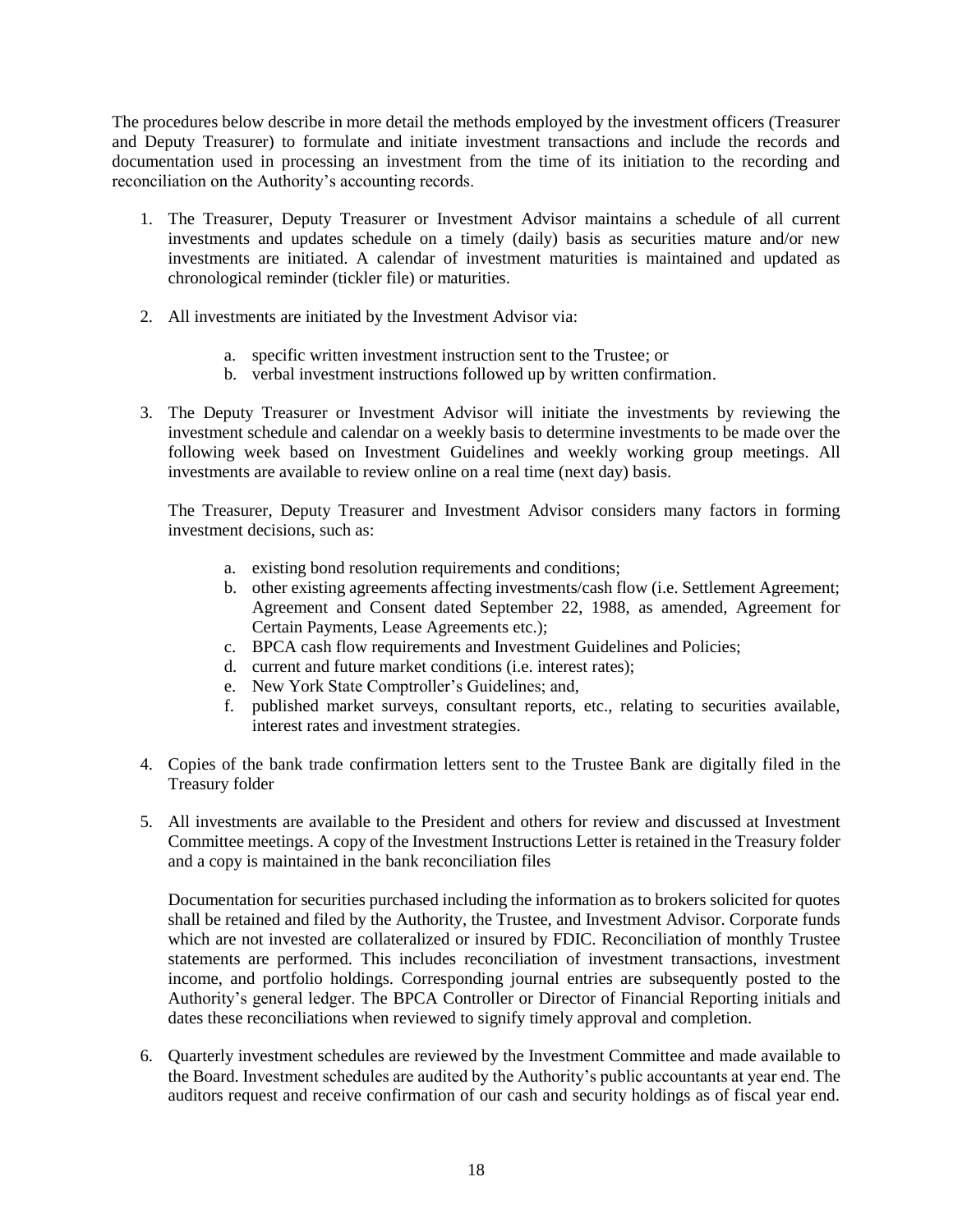In addition, the Authority's Internal Audit department periodically audits investments.

The procedures will be subjected to regular audits by internal and external auditors as required. Procedures are to be revised and updated on an annual basis and referenced in the Investment Policy and Procedure Statement, approved by the Members, in accordance with Section 2925(6) of the Public Authorities Law.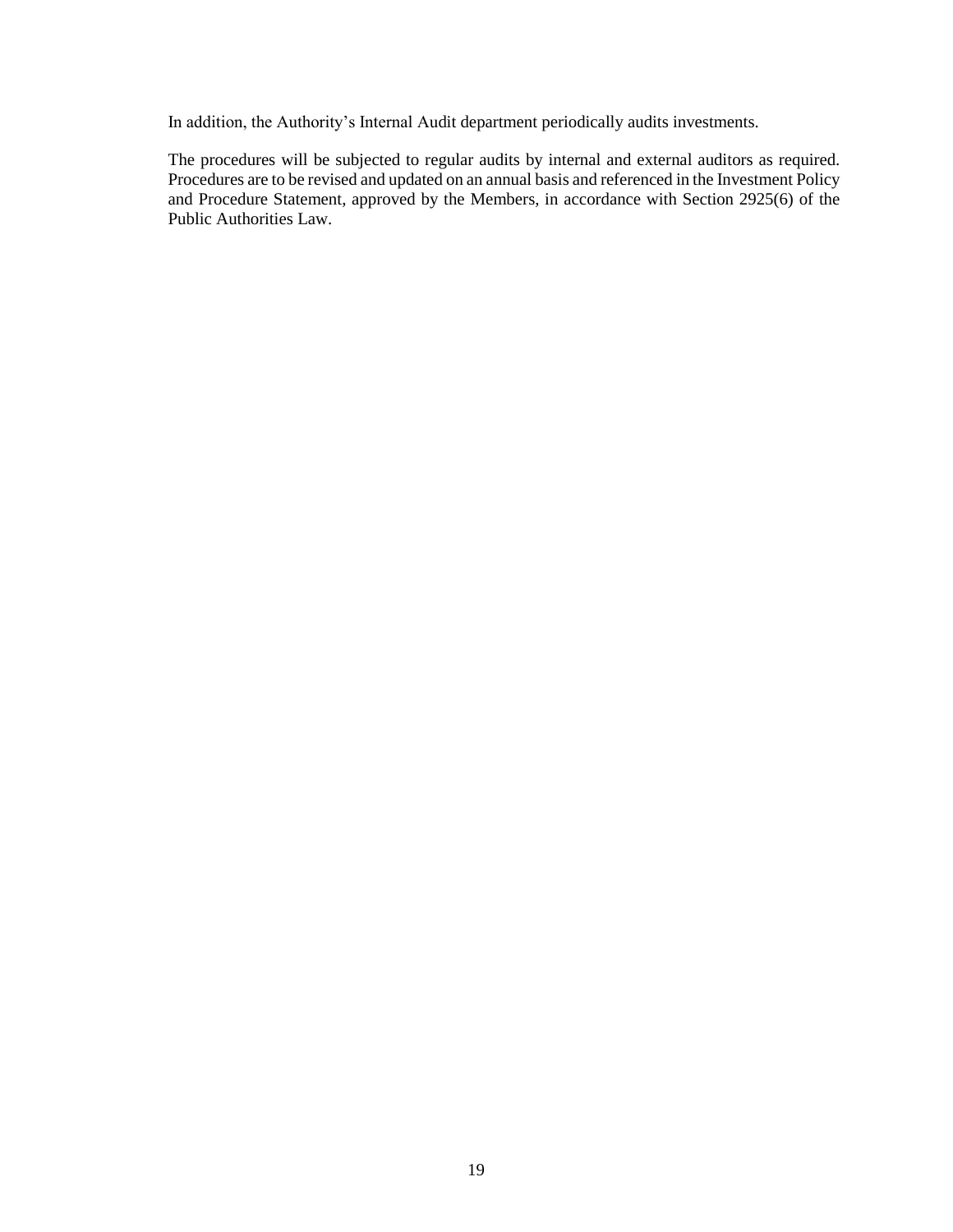#### **APPENDIX B**

#### **INVESTMENT REPORT – FISCAL YEAR ENDED OCTOBER 31, 2021**

#### **Investments**

The Authority carries all investments at fair value. Inherent risks that could affect the Authority's ability to provide services and meet its obligations as they become due are reported in accordance with U.S. GAAP. The Authority's permitted investments include: (i) 100% U.S. government guaranteed securities (U.S. Treasury notes, bonds, strips, T-bills, Ginnie Mae securities); (ii) notes, bonds, debentures, and mortgages of U.S. government-sponsored agencies provided that its obligations receive the highest credit rating at the time of purchase from all rating agencies that rate the obligation; (iii) obligations of any corporation organized under the laws of any state in the United States maturing within 270 days provided that such obligations receive the highest rating of two independent rating services (commercial paper); (iv) municipal bonds issued by the State of New York, its counties, towns and cities and New York authorities; and (v) the general obligations of any state provided that such obligations receive the highest rating by at least one rating agency. The Organization maintains its cash in bank accounts that are fully collateralized or backed by the Federal Deposit Insurance Corporation ("FDIC") or letters of credit. All investments held in funds and accounts established in accordance with bond resolutions are held as trust assets by the trustee banks in the Authority's name. Total investments held by the Authority at October 31, 2021 and 2020, included within the statements of net position (deficit) as investments, corporate designated, escrowed and OPEB funds, bond resolution funds (see note 8) and residential lease required fund accounts, were as follows:

|                           | October 31, 2021   |             |                                 | October 31, 2020  |                   |                                 |
|---------------------------|--------------------|-------------|---------------------------------|-------------------|-------------------|---------------------------------|
|                           |                    |             | Weighted<br>average<br>maturity |                   |                   | Weighted<br>average<br>maturity |
|                           | Cost               | Fair value  | $(years)$ (a)                   | Cost              | <b>Fair value</b> | $(years)$ (a)                   |
| U.S. Treasury securities: |                    |             |                                 |                   |                   |                                 |
| <b>Treasury Bills</b>     | 284,443,705<br>\$. | 284,458,532 | 0.25                            | \$<br>362,958,734 | 363,089,845       | 0.20                            |
| <b>Treasury Bonds</b>     | 96,519,069         | 95,838,581  | 3.29                            | 78,024,170        | 80,306,380        | 3.45                            |
| <b>Treasury Strips</b>    | 2,478,639          | 2,599,300   | 3.27                            | 2,478,639         | 2,624,746         | 4.24                            |
| Total                     |                    |             |                                 |                   |                   |                                 |
| U.S. Treasury             |                    |             |                                 |                   |                   |                                 |
| securities                | 383,441,413        | 382,896,413 |                                 | 443, 461, 543     | 446,020,971       |                                 |
| Commercial paper          | 52,561,966         | 52,587,689  | 0.29                            | 19,572,406        | 19,598,474        | 0.11                            |
| Federal agency securities | 1,334,865          | 1,334,953   | 0.06                            | 6,398,995         | 6,408,720         | 0.13                            |
| Federal agency mortgage   |                    |             |                                 |                   |                   |                                 |
| backed securities         | 2,493,819          | 2,582,321   | 3.19                            | 4,031,734         | 4,187,861         | 2.91                            |
| Municipal bonds           | 3,907,027          | 3,983,409   | 2.91                            | 9,635,082         | 9,745,913         | 1.84                            |
| Supra National Agency     | 18,158,318         | 18,202,549  | 2.99                            | 14,428,780        | 14,734,253        | 2.65                            |
| Total                     |                    |             |                                 |                   |                   |                                 |
| investments               | 461,897,408        | 461,587,334 | 1.05                            | 497,528,540       | 500,696,192       | 0.87                            |
| Cash and cash equivalents | 37,887,337         | 37,887,337  |                                 | 45,387,330        | 45,387,330        |                                 |
| Total                     |                    |             |                                 |                   |                   |                                 |
| investments               | 499,784,745<br>\$. | 499,474,671 |                                 | 542,915,870<br>\$ | 546,083,522       |                                 |

(a) Portfolio weighted average effective duration

As of October 31, 2021 and 2020, restricted assets included cash and cash equivalents and investments with less than 91-day maturities amounting to \$74,285,606 and \$116,093,672 respectively.

The Authority's investment objectives for the portfolio are legal compliance, safety of principal, to meet liquidity requirements and to maximize legally allowable return.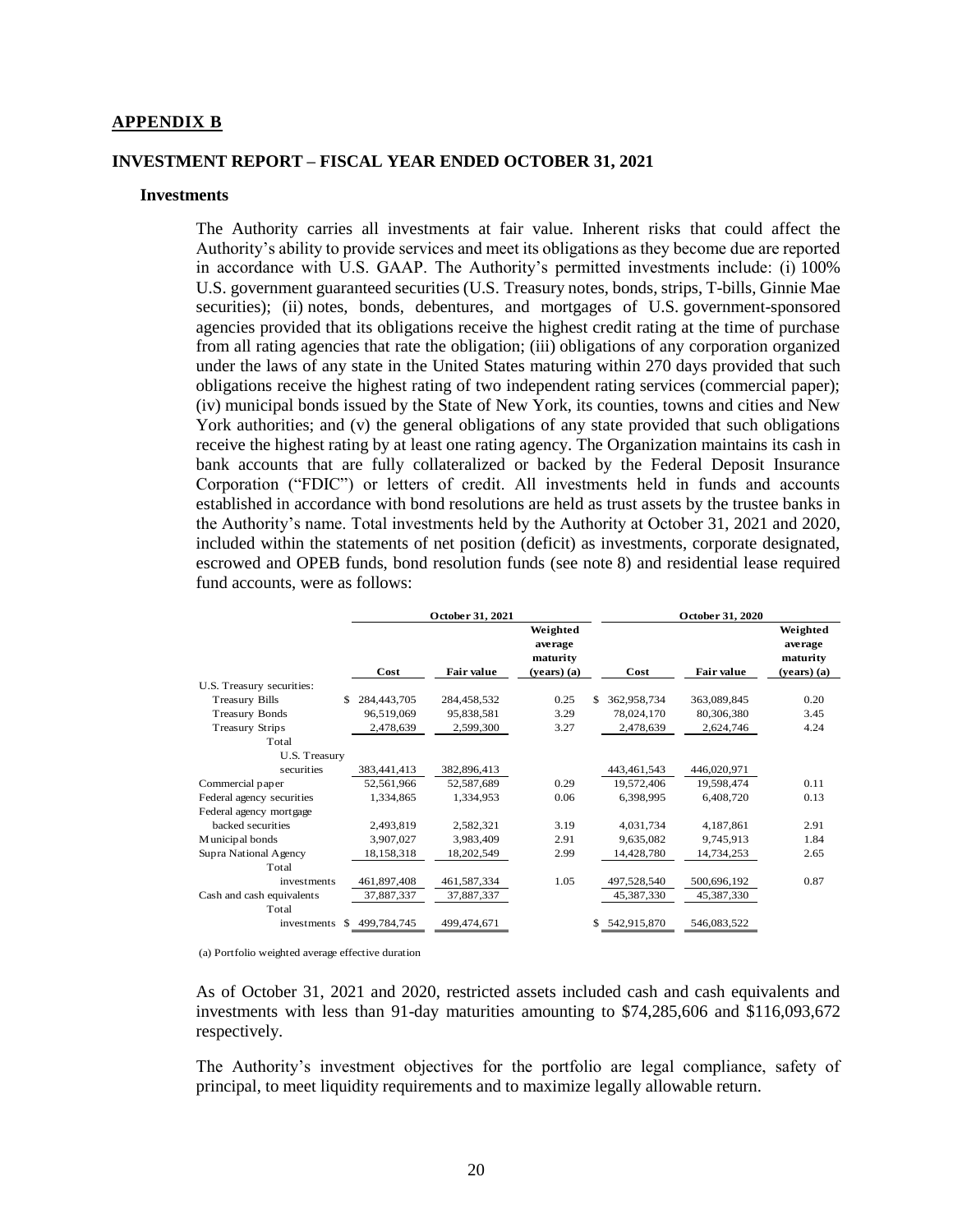Interest rate risk is the probability of loss on investments from future changes in interest rates, which can adversely affect their fair value. Duration is a measure of a debt investment's exposure to fair value changes arising from changes in interest rates. It uses the present value of cash flows, weighted for those cash flows as a percentage of the investment's full price. Effective duration takes into account the change in cash flow expectations of securities with embedded options such as callable bonds and mortgage-backed securities. The interest rate risk of the Authority's portfolio is measured according to effective duration.

Investments of amounts in funds and accounts established under the 2003 General Bond Resolution, and the 2009, 2013 and 2019 Revenue Bond Resolutions are presently restricted to obligations of the State, U.S. government and its agencies, or in any other obligations in which the Comptroller of the State of New York is authorized to invest pursuant to Section 98 of the State Finance Law.

Corporate-designated and escrowed funds represent funds designated by the Authority's Board of Directors for specific purposes such as budget reserves, the Special Fund (see note 12), project contingency reserves, restoration reserves, insurance reserves, and arbitrage reserves and funds designated for the payment of medical benefits to the Authority's retirees (OPEB funds).

Residential lease required funds represent funds held by the Authority in accordance with its residential leases. These funds are largely comprised of security and escrow deposits held by the Authority for the residential buildings.

#### **Fees**

There were no fees, commissions or other charges paid to investment bankers, brokers, agents, or dealers for rendering investment related services to the Authority during the fiscal year and all investments are competitively bid. Consultant fees in the amount of approximately \$350,000 were paid to PFM Asset Management LLC ("PFMAM" during the current fiscal year for professional money management advice to the Authority's Investment Committee. PFMAM utilizes a MWBE firm, Ramirez Asset Management, as a subcontractor to manage a portion of the investment portfolio and they are paid 30% of the contract value for these services.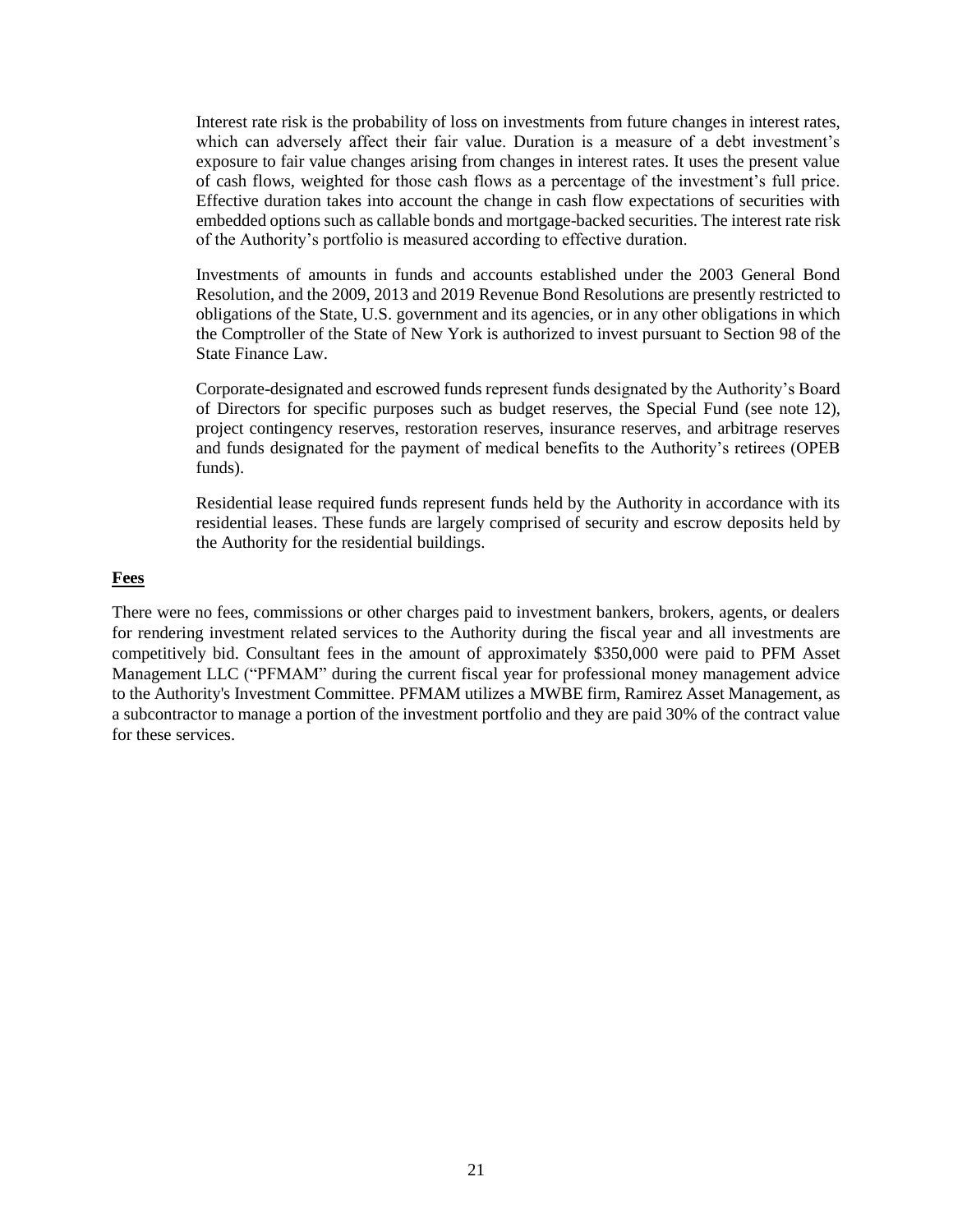#### **APPENDIX C**

## **BPCA FY2021: A Year in Review (Prepared by PFM Asset Management LLC)**

#### **Annual Summary**

The 2021 fiscal year was marked by uncertainty surrounding the economic outlook due to the on-going Coronavirus pandemic. Unprecedented fiscal and monetary support provided relief to markets throughout the fiscal year. In November 2020, Congress passed the \$900 billion relief Coronavirus Aid, Relief, and Economic Security ("CARES") Act to support Americans and encourage economic recovery. Another fiscal stimulus package quickly followed, a robust \$1.9 trillion American Rescue Plan Act (ARPA) in early 2021 which included large allocations to state, local, and tribunal governments. The Federal Reserve ("Fed") continued its accommodative monetary policy support throughout the year by anchoring the Federal Funds Rate near zero and maintaining the pace of its open-market asset purchases. Purchases of U.S. Treasury securities totaled at least \$80 billion per month, and purchases of federal agency mortgage-backed securities totaled at least \$40 billion per month. As the U.S. reopened and made strides toward recovery, the economy saw elevated levels of inflation initially deemed transitory in nature by the Fed as material shortages and supply chain bottlenecks plagued the market. At the end of the fiscal year, the U.S. continued to recover with supply chain challenges and elevated inflation becoming centralized focuses of attention. Fed talks began shifting to the phase out of quantitative easing ("tapering") and focusing on the expected timetable for future rate hikes.

#### **Summary of Bond Market and Authority Portfolio Strategy**

#### **First Quarter: November 1, 2020 – January 31, 2021**

#### *Market Summary*

The first quarter was characterized by a resurgence in global coronavirus cases causing the reintroduction of some lockdown measures, increased vaccine inoculations, a change in administration in Washington, and moderating labor market and consumer spending data. During the first half of the quarter, Congressional lawmakers created and passed a \$900B CARES Act relief bill that provided additional unemployment benefits, a second round of stimulus checks, and support for small businesses to continue to encourage economic recovery. In January, Joseph R. Biden was sworn in as the 46th President of the United States and immediately prioritized fighting the COVID-19 pandemic by proposing another \$1.9 trillion American Rescue Plan Act ("ARPA") package designed to support families, schools, governmental entities, and small businesses. Monetary policy continued to remain accommodative, as rates remained unchanged near zero, and the Fed continued to purchase around \$120 billion of bonds per month. Furthermore, the Fed reinforced its commitment to job creation and achieving maximum employment, even with the possibility of inflation running above its 2% target. The labor market showed slowing momentum late in 2020 and into the new year. After a strong start to the year, equity market momentum waned as the S&P declined 1.0% and the Dow Jones Industrial Average fell 2.0%. However, the tech-heavy Nasdaq composite rose 1.4%.

The U.S. economy grew at a significantly slower 4.0% annual rate in the fourth quarter of 2020, as consumer spending rose at a modest 2.5% annualized rate. Due to the COVID-induced recession, the economy contracted at -3.4% for the full year 2020. Heading into 2021, inflation was below the Fed's target of 2% as the core Personal Consumption Expenditure (PCE) index reading for January was 1.5%. Personal income and consumer confidence improved in December and January, but the U.S. labor market faltered as new job additions failed to meet expectations. The unemployment rate fell to 6.3% mainly due to discouraged workers leaving the workforce, and the job gap remained at 10 million compared to pre-pandemic employment levels.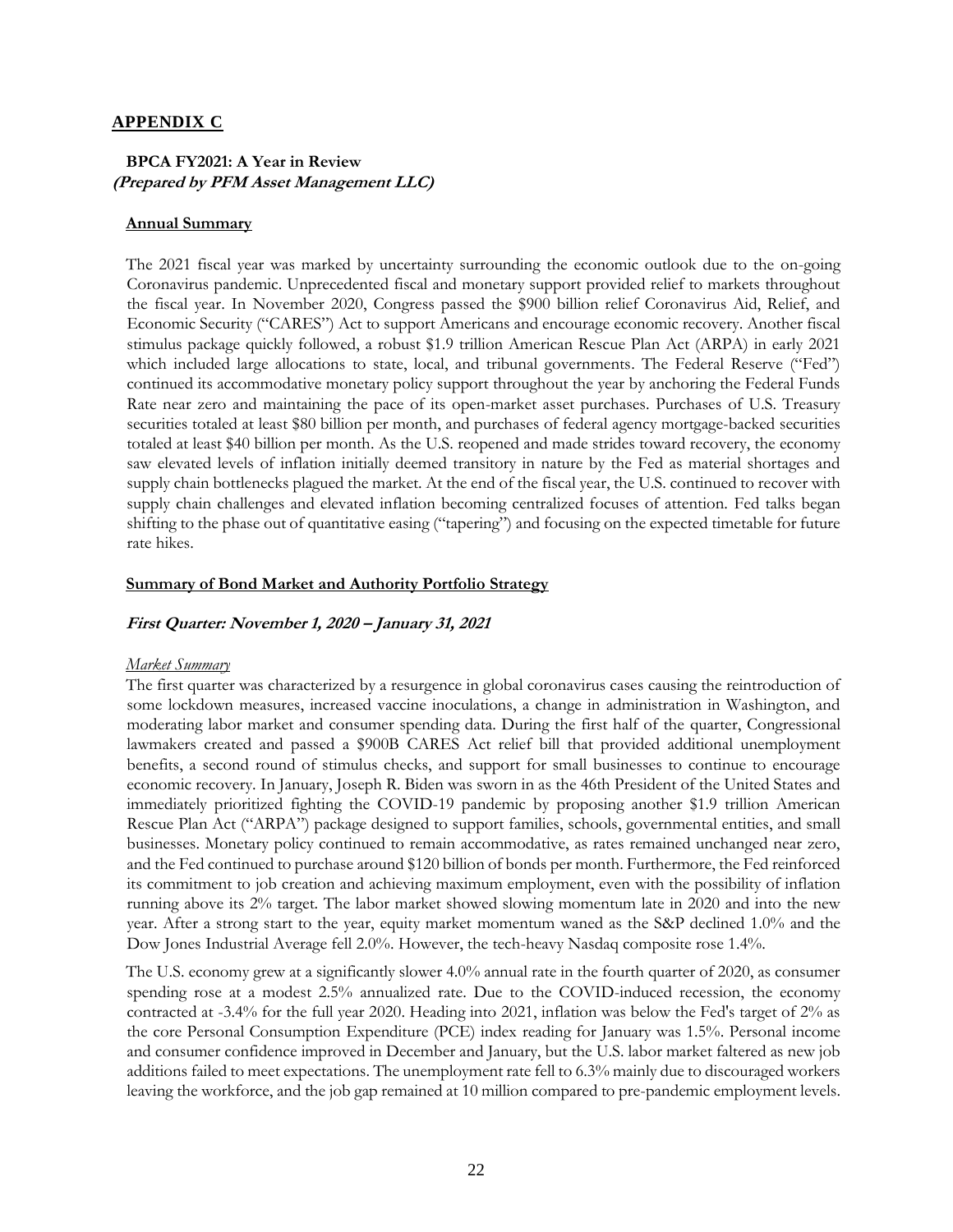Overall, the economy lost approximately 8.89 million jobs in 2020, as compared to adding 2.11 million jobs in 2019. On the manufacturing front, the ISM Manufacturing PMI survey remained in expansionary territory (above 50) and continued its steady rise from its lowest level of 32.4 occurring in January 2009.

Fixed income yield movement was muted to begin the quarter. The U.S. Treasury yield curve exhibited marginal flattening in December as the Fed continued to provide unprecedented support to the economic recovery. In January, the 10-year U.S. Treasury yield rose by 18 bps (0.18%) and the 30-year U.S. yield rose by 21 bps (0.21%). By fiscal quarter-end, the curve showed significant steepening as the spread between the 2 and 10-year Treasuries ended January significantly wider at 100 bps (1.00%).

## *Portfolio Strategy Recap*

- Relative and absolute performance for long-term portfolios was strong for the quarter and the 12 month period ending January 31st. Returns for the quarter were positive and all portfolios outperformed their benchmarks, with outperformance ranging from 0.10% to 0.23% for the quarter and 0.13% to 0.33% for the year.
- The short-term portfolios performed generally in line the BAML 3 Month Treasury Bill index for the quarter and outperformed for the 12 months ending January 31, 2021. The relative return of the Short-Term portfolios benefited from attractive spreads in the high-quality commercial paper sector. Consistent with historical patterns, the 2003 Pledged Revenue Fund experienced significant activity as intra-fund transfers related to the beginning of the fiscal year were initiated.

## **Second Quarter: February 1, 2021 – April 30, 2021**

## *Market Summary*

Contrary to Q1, the second quarter saw significantly lower COVID-19 cases as vaccine inoculations ramped up, consumer spending strengthened, and inflationary expectations rose due to on-going fiscal and monetary policies. In March, Congress officially passed ARPA. At the April FOMC meeting, the Fed kept its monetary policy in place, holding interest rates near zero and maintaining \$120 billion per month in asset purchases. Economic optimism, fiscal stimulus, and accommodative monetary policy fueled a rise in inflation expectations. Fed Chair Jerome Powell acknowledged the above-trend inflation and remained cautiously optimistic while characterizing near-term inflationary pressures as largely "transitory." Equity markets rebounded in February and advanced in March and April, supported by solid economic data and strong corporate earnings. In April, the S&P 500 gained 5.3% over the month to end near records highs. For the same period, the Dow Jones Industrial Average returned 2.8%; while the Nasdaq climbed 5.4%.

The U.S. economy grew an annualized rate of 6.4% in the first quarter of the calendar year (ending March 31, 2021) fueled by strong consumer spending. Personal consumption, the biggest GDP component, surged by nearly 11%, its second-fastest pace since the 1960s. As consumer demand accelerated, producers experienced material shortages and supply-chain challenges which drove up commodity prices. As lockdown measures eased, the economy added 1.3 million jobs in February and March, but only 266,000 in April; well below the 1 million jobs economists had predicted for the month. The unemployment rate remained near 6% with modest gains to the labor force participation rate during the quarter. The quarter ended with a job gap of 8.2 million compared to pre-pandemic levels.

During the quarter, the U.S. Treasury yield curve steepened. The 3-month Treasury yield declined by 6 bps (0.06%) to 0.01% and the 3-year Treasury increased by 18 bps (0.18%) to 0.35%. The yield on the benchmark 10-year Treasury rose by 54 bps (0.54%), closing the quarter at 1.63%. The Treasury Department significantly increased its borrowing estimates and expected to need approximately \$1.3 trillion over the 2nd half of the fiscal year to help finance pandemic relief.

## *Portfolio Strategy Recap*

For the quarter, both portfolio and benchmark returns were negative due to the significant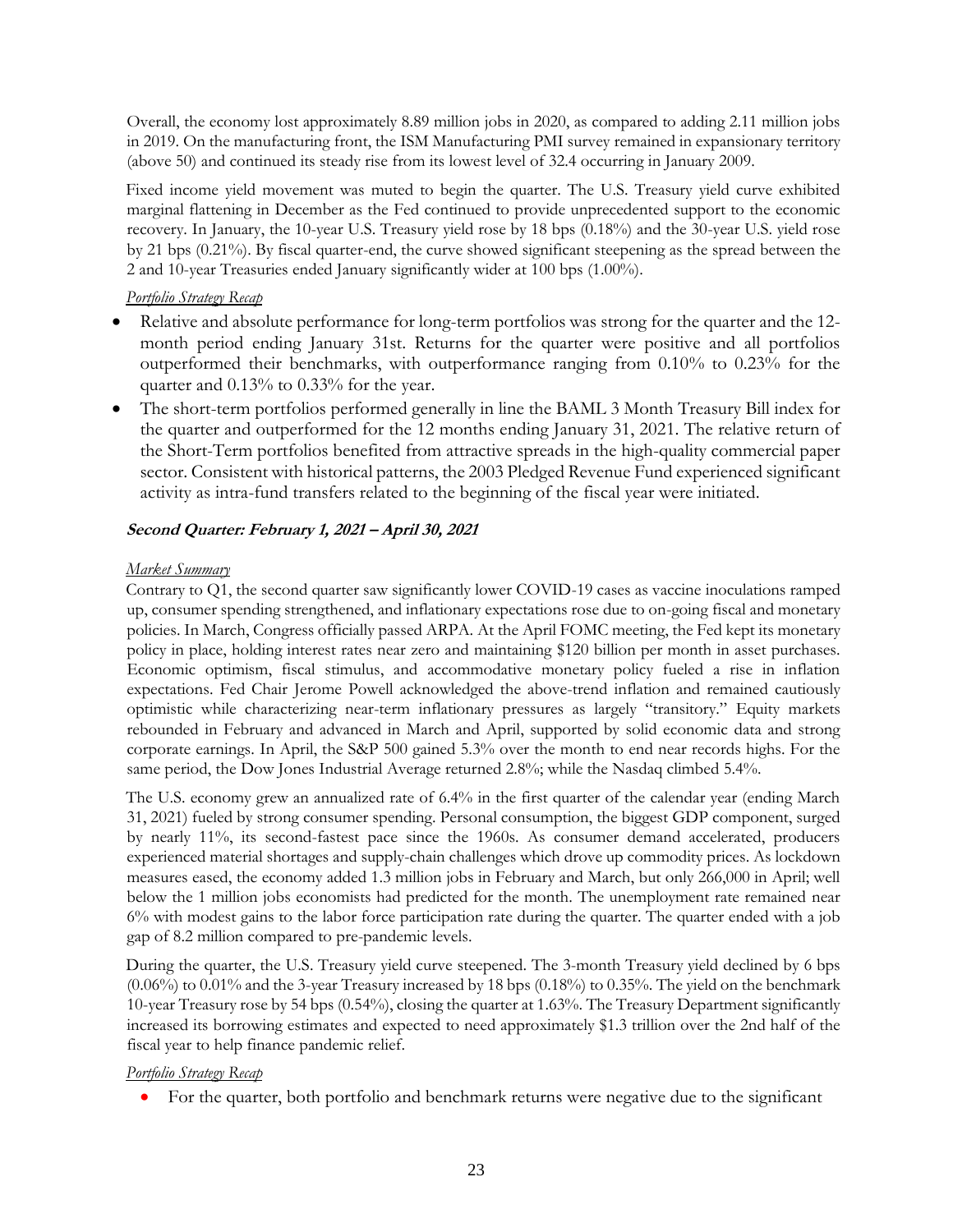increase in longer term yields.

- The Reserve Fund performed in line with its benchmark, the 1-5 year U.S. Treasury index, for the quarter. The other longer-term portfolios outperformed the benchmark, the 1-10 year U.S. Treasury index, by a range of  $16 - 31$  basis points  $(0.16\% - 0.31\%)$ .
- Both short-term portfolios performed in line with the benchmark for the quarter and 12 month period.
- As expected, Pledged Revenue experienced significant cash outflows during the quarter.

## **Third Quarter: May 1, 2021 – July 31, 2021**

## *Market Summary*

Similar to the second quarter, the third quarter was characterized by lower COVID-19 caseloads, strong consumer-oriented economic data, and elevated inflation. Pent-up consumer demand coinciding with material shortages and supply chain challenges continued to affect the market. The Fed left its stance on monetary policy unchanged noting that the economy had made progress toward its employment and inflation goals and emphasizing the view that the surge in inflation was transitory. As the economy reopened, strong job gains were seen in industries that were hit the hardest during the start of the pandemic. However, toward the end of the quarter, there was a resurgence in new COVID cases as the delta variant spread and vaccination rates slowed. Despite concerns about rising coronavirus cases, rising inflation, materials shortages, and supply-chain challenges, U.S. equity markets climbed to new record highs amid solid corporate earnings reports. The S&P 500 rose 2.4% in July; the Nasdaq rose 1.2%; while the Dow Jones Industrial Average returned 1.3%.

The U.S. economy grew at an annualized rate of 6.5% in the second quarter of the calendar year (ending June 30, 2021) which showed strong growth but fell short of estimates. GDP reflected robust consumer spending and outlays for business equipment but was held back by significant decreases in private inventories, residential investment, and federal government spending. Job growth was also strong during the quarter with the addition of 2.3 million jobs between the beginning of May and the end of July. May marked the first time in over a year that the number of Americans filing for unemployment benefits fell below 400,000 and by July, the unemployment rate fell to 5.4%. As the labor market experienced significant growth, price levels and business activity continued to increase. The Consumer Price Index (CPI) rose 5.4% over the 12 months through July, while core prices, excluding food and energy, gained of 4.3% over the same period. Producer prices (PPI) rose 7.8% YOY, the largest advance since this data series was first calculated in 2010. Manufacturing and services surveys highlighted rapid improvement in business activity despite supply constraints and rising input costs. Both ISM and Markit PMI surveys were near all-time highs.

Long-term Treasury yields fell during the quarter while short-term yields were unchanged, resulting in a flatter yield curve. The 3-month and 2-year Treasury yields finished the quarter at 0.06% and 0.19% respectively. The fall in the yield of the benchmark 10-year Treasury note (from 1.45% to 1.24%) in July marked the fourth consecutive monthly decline and the biggest monthly decline since the onset of the pandemic in March 2020.

#### *Portfolio Strategy Recap*

- The Reserve Fund outperformed the 1-5 Year U.S. Treasury benchmark by 5 basis points. Diversification away from Treasuries was additive to relative performance. Longer duration relative to the benchmark also contributed to outperformance.
- For the quarter, the portfolios managed to the 1-10 Year U.S. Treasury benchmark underperformed between 11 to 17 basis points.
- Both short-term portfolios returned 2 basis points for the quarter, outperforming the 3-Month U.S. Treasury benchmark, which returned 0 basis points.
- As expected, the Pledged Revenue portfolio had significant cash inflows during the quarter.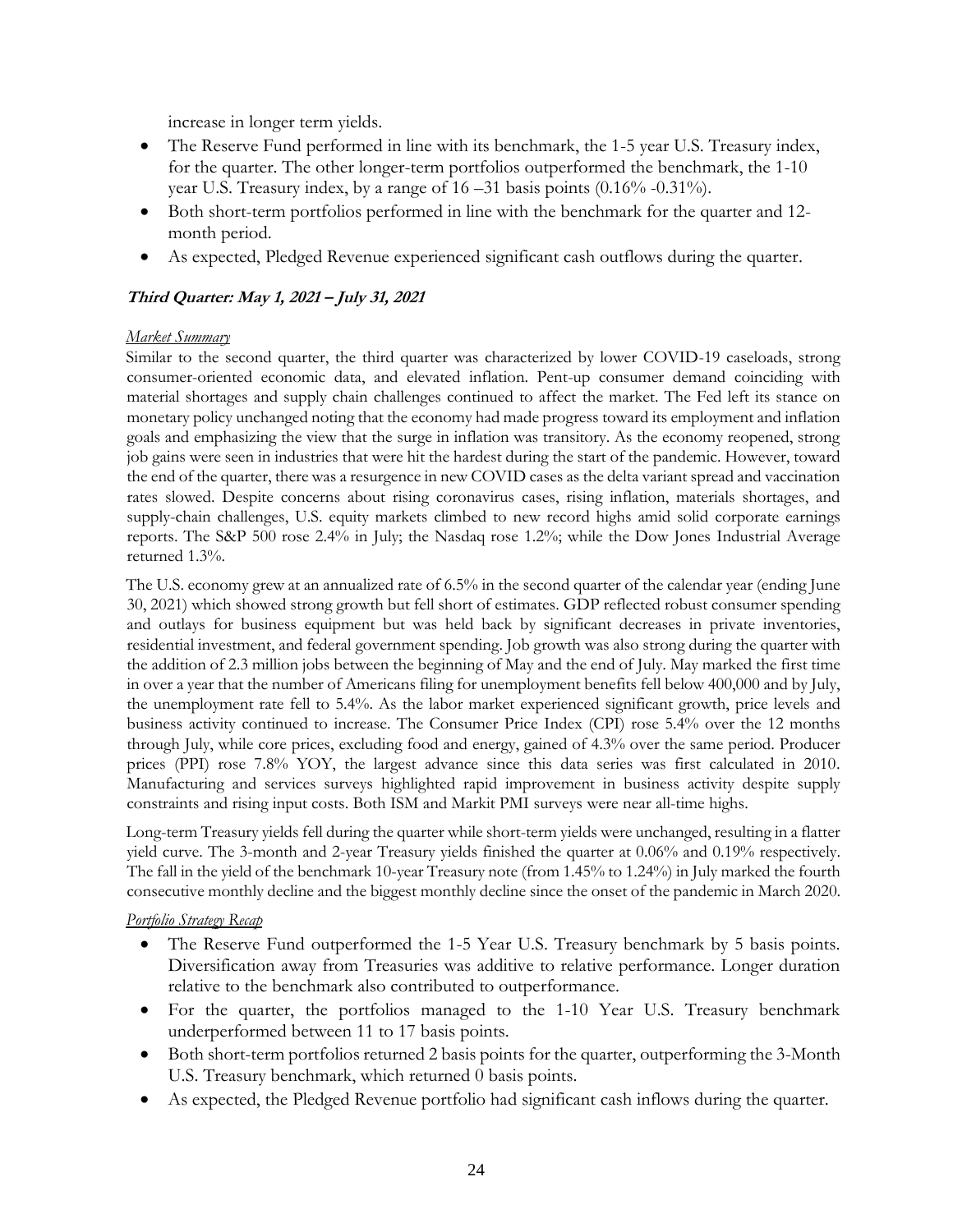## **Fourth Quarter: August 1, 2021 – October 31, 2021**

#### *Market Summary*

Economic conditions during the fourth quarter were characterized by slowing COVID-19 cases nationwide, record job openings, persistently high inflation data, and continued supply chain back-ups. Delta variant concerns and renewed public health restrictions continued from the prior quarter into August, but new cases slowed moving into September and October. At the November FOMC meeting, the Committee announced that asset purchases would be reduced by \$15 million per month beginning in November and December. Despite this, Fed Chair Powell emphasized that the tapering would be completed before any changes to the overnight lending rate.

The U.S. economy grew at a slower rate than expected in the third quarter of 2021, dampened by the delta variant and ongoing supply chain issues. Following a 6.7% pace in the second quarter, U.S. real GDP expanded at just a 2% annualized rate in the third quarter. The GDP reading was reflective of a sharp slowdown in the pace of consumer spending, especially for durable goods, like autos and appliances. Consumer prices rose 6.2% YOY and inflation continued to remain elevated as supply chain challenges, material shortages, and a booming housing market persisted. Job gains fell short of expectations in August and September with under 400,000 jobs being added, but gains rebounded in October with the addition of 531,000 new jobs. Over the quarter, notable gains were made in leisure and hospitality, professional and business services, manufacturing and transportation, and warehousing. Despite the stall in job gains, the unemployment rate fell over the quarter to reach 4.6% in October, a recovery-cycle low. U.S. equity markets advanced over the quarter and reached all-time highs by the end of October.

The U.S. Treasury yield curve steepened in the first part of the quarter and "bear flattened"<sup>1</sup> in October. The 3-month yield remained stable and finished the fiscal year at 0.05%. Intermediate-term yields between the 2 year and 5-year maturities moved up materially between 32 bps and 34 bps (0.32% - 0.34%). The 10-year and 30-year yields moved down by -8 bps (-0.08%) and -20 bps (-0.20%), ending the fiscal year at 1.55% and 1.98%, respectively. The announcement of the tapering of bond purchases, elevated inflationary environment, and the unresolved debt ceiling impacted yield movements.

#### *Portfolio Strategy Recap*

- The Reserve Fund outperformed the 1-5 Year U.S. Treasury benchmark by 8 basis points. Diversification away from Treasuries was additive to relative performance albeit returns were negative because of pronounced intermediate rate steepening. Most investment-grade sectors produced positive excess returns for Q3, but at a lesser-pace than recent quarters.
- For the quarter, the portfolios managed to the 1-10 Year U.S. Treasury benchmark outperformed by between 2 to 5 basis points.
- Short-term funds' portfolios returned 2 basis points for the quarter, outperforming the 3- Month U.S. Treasury benchmark, which returned 1 basis points.
- Each short-term portfolio continues to be structured based on anticipated liquidity needs. Given the Fed has signaled it plans to complete its tapering program ahead of any changes to the Federal Funds Rate, we expect interest rates at the short end of the Treasury yield curve to remain anchored for the intermediate future.

#### **Portfolio Performance Update**

l

Absolute returns for the Authority's short-term investment strategies outperformed the benchmark returns

<sup>&</sup>lt;sup>1</sup> "Bear flattener" refers to the convergence of interest rates along the yield curve as short term rates rise faster than long term rates in anticipation of the Fed tightening monetary policy.